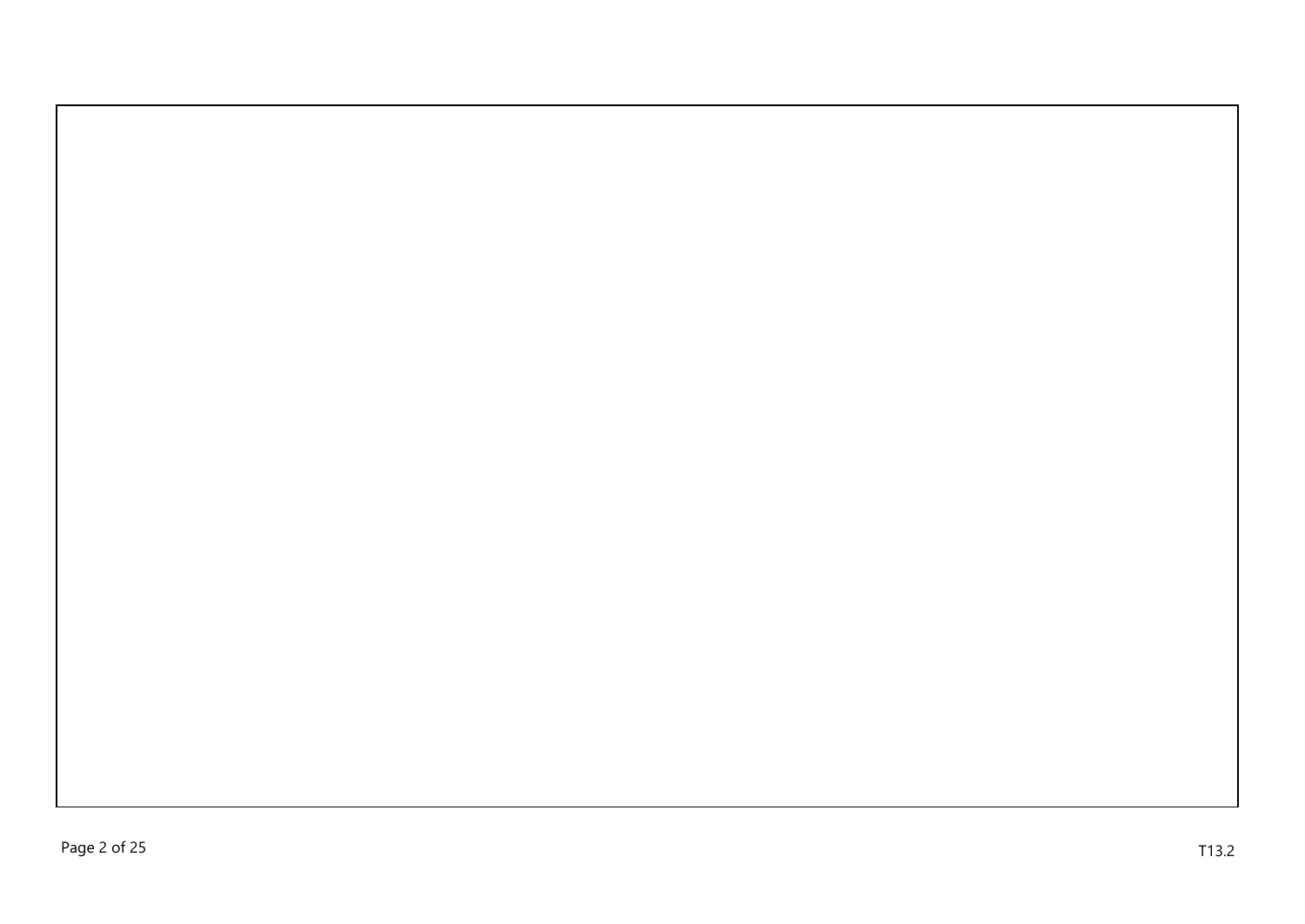| #              | Island | House Name        | Name                    | Sex       | National ID | ، ه ، ره<br>د ، برگ                    | ىئرىتر                                                                                               |
|----------------|--------|-------------------|-------------------------|-----------|-------------|----------------------------------------|------------------------------------------------------------------------------------------------------|
| Male'          |        |                   |                         |           |             |                                        |                                                                                                      |
|                | Male'  | M. Aadhilleege    | Farooq Umar             | M         | A000916     | و٠ م <sup>7</sup> مرمر پر ځ            | و دوه د ور د<br>تر بور در هار د                                                                      |
| 2              | Male'  | M. Aadhilleege    | Faaig Umar              | M         | A001086     | د . پر پر پر دي<br>د . پر پر پر پر     | وٌ پر " در د                                                                                         |
| $\vert$ 3      | Male'  | M. Aadhilleege    | Zubaida Ibrahim         | F         | A035657     | د . گروه گروه<br>د . گروه گروه         | جقهق مقتررة                                                                                          |
| $\overline{4}$ | Male'  | M. Aadhilleege    | Ahmed Rasheed Umar      | M         | A035658     |                                        | ر ور و بر شوتر ارد و در د                                                                            |
| $\overline{5}$ | Male'  | M. Aadhilleege    | Seema Umar              | F         | A037067     | د . گهرگر دي<br>د .                    | سوځ هڅمه                                                                                             |
| $\overline{6}$ | Male'  | M. Aadhilleege    | Asma Umar               | F         | A037068     | و٠ م <sup>7</sup> مرمر پر ځ            | د ه ده در د                                                                                          |
| 7              | Male'  | M. Aadhilleege    | Dr. Mohamed Arif Umar   | M         | A037069     |                                        | גיד במחכת הייתר הכית                                                                                 |
| $\overline{8}$ | Male'  | M. Aadhilleege    | Dr. Ismail Rasheed Umar | M         | A038221     | د . م <sup>ع</sup> مرم مور             |                                                                                                      |
| $ 9\rangle$    | Male'  | M. Aadhilleege    | Ibrahim Rasheed Umar    | M         | A051779     | د . م <sup>ع</sup> مرم مور             | ו פיציק ביצייני הרבי                                                                                 |
| $ 10\rangle$   | Male'  | M. Aadhilleege    | Farah Ibrahim           | F         | A052638     | د <sub>•</sub> مُروموٍ دِ کا           | زىر رەپزىر                                                                                           |
| 11             | Male'  | M. Aadhilleege    | Ali Rasheed Umar        | ${\sf M}$ | A066278     |                                        | كالمي الكراشوقر الأقراقر                                                                             |
| 12             | Male'  | M. Aadhilleege    | Zeeba Farooq Umar       | F         | A075562     |                                        | نې خەردىن دىر د                                                                                      |
| 13             | Male'  | M. Aadhilleege    | Saudulla Umar           | ${\sf M}$ | A102951     | د· <sub>م</sub> گوره و <sup>چ</sup>    | حصرة الله صحيحه                                                                                      |
| 14             | Male'  | M. Aadhilleege    | Ithof Ismail            | ${\sf M}$ | A150003     | و· م <sup>5</sup> مرمرم <sub>و</sub> ء | وچۇ رىشۇرچ                                                                                           |
| 15             | Male'  | M. Aadhilleege    | Raaid Ismail            | ${\sf M}$ | A150004     | و٠ هُ مِره مِيءَ                       | بمرمر مر عنور و                                                                                      |
| 16             | Male'  | M. Aadhilleege    | Zafa Farooq Umar        | F         | A165510     | و٠ هُ مِره مِيءَ                       | ן 2 במכן 2 בן 2<br>ג'צ' צ'ינג' בריינג                                                                |
| 17             | Male'  | M. Aadhilleege    | Fathimath Rifga Faaig   | F         | A334128     | و٠ م <sup>7</sup> مرمر پر ځ            | توجدة بروثة ترمره                                                                                    |
| 18             | Male'  | M. Aarukore Villa | Ahmed Shareef           | M         | A061314     | د . پ <sup>ر</sup> وبر، برو د          | پره رو په شوموړ                                                                                      |
| 19             | Male'  | M. Ablagheege     | Abbas Waheed            | M         | A078672     | -<br>د . مگرمونو د                     | ىرە ئەر ئەر                                                                                          |
| 20             | Male'  | M. Ablagheege     | Aishath Nathasha Abbas  | F         | A141338     | و· مەھىخەرى                            | و الله عن الله عن الله عن الله عن الله عن الله عن الله عن الله عن الله عن الله عن الله عن الله عن ال |
| 21             | Male'  | M. Ablagheege     | Mohamed Maish Abbas     | M         | A148604     | - رەۋزى                                | כגתכת כתים גם כ                                                                                      |
| 22             | Male'  | M. Ablagheege     | Mariyam Masha Abbas     | F         | A148605     | —<br> - رەۋىزى                         | رەرە پەيدە رەپرە                                                                                     |
| 23             | Male'  | M. Ablagheege     | <b>Ahmed Aish Abbas</b> | ${\sf M}$ | A355325     | و· مەھۇم ئ                             | גיבל ג'ול ג'ולם                                                                                      |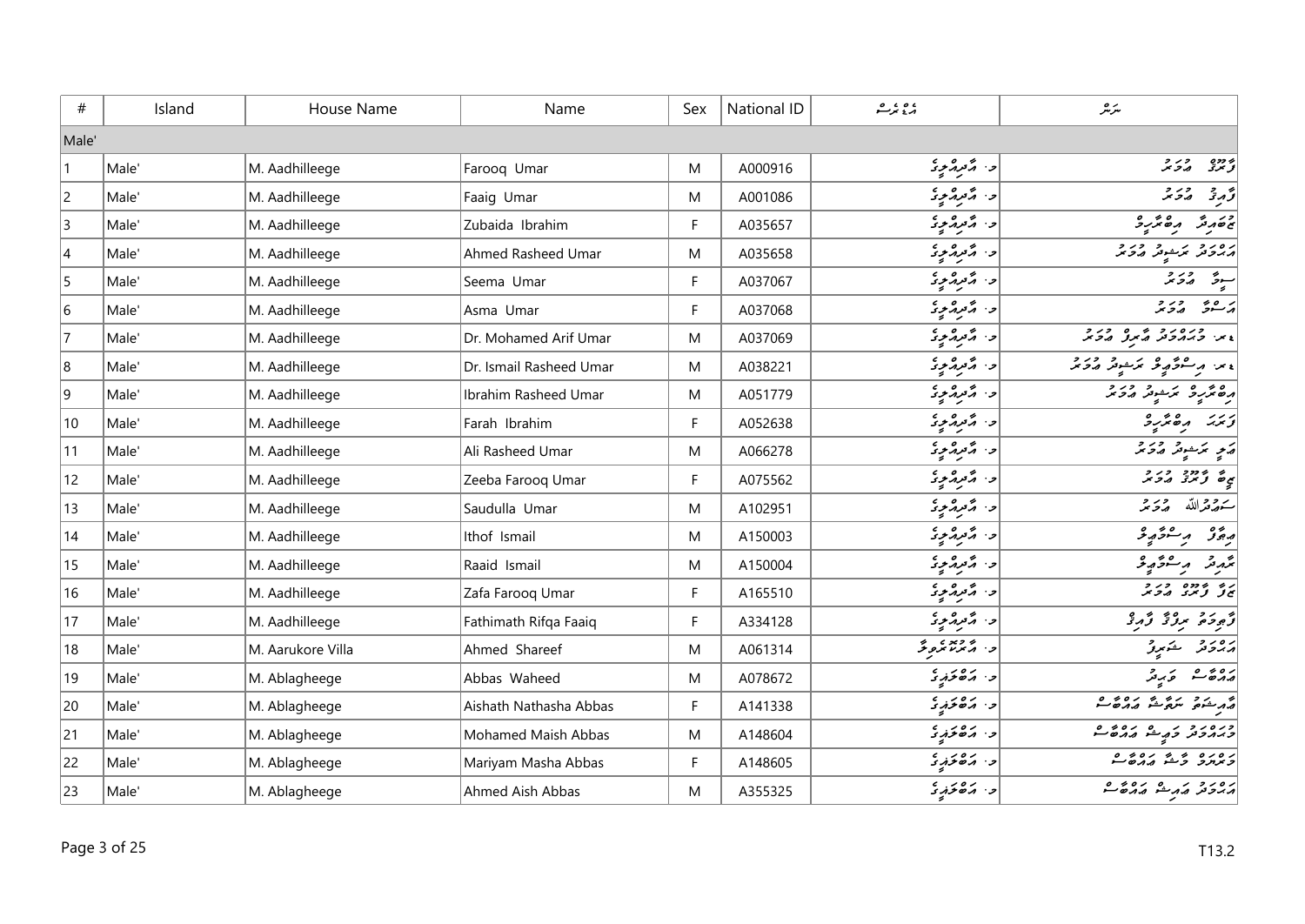| 24 | Male' | M. Amaraa      | Hassan Samir             | M           | A042472 | ە . ئەزىتر               | ىر سەيىر سەھ بىر                                    |
|----|-------|----------------|--------------------------|-------------|---------|--------------------------|-----------------------------------------------------|
| 25 | Male' | M. Amaraa      | Maumoona Adam            | F           | A070910 | ە . ئەزىتر               | ر دود و.<br>تر در س                                 |
| 26 | Male' | M. Amaraa      | Fathmath Hazra           | $\mathsf F$ | A167003 | ە . ئەۋىتر               | بر ہ مجہ<br>بر ہم تیر<br>و مر د<br>اقرامو خانو      |
| 27 | Male' | M. Amaraa      | Aishath Hazma            | F           | A319225 | ە . ئەۋىتر               | برەپچ<br>وكرم شكرته                                 |
| 28 | Male' | M. Arrow Villa | Aishath Nasheeda         | F           | A000485 | - پرچمونځه               | ۇرمۇق سەمبۇ                                         |
| 29 | Male' | M. Arrow Villa | Mariyam Silviya          | F           | A057531 | ار، پژوځو                | سوقرمرمحر<br>ر ه ر ه<br><del>و</del> بوبرو          |
| 30 | Male' | M. Arrow Villa | Aminath Nasheeda         | F           | A067663 | د بمموظ                  | أأترجم أتراسي وأراد                                 |
| 31 | Male' | M. Arrow Villa | Umar Shareef             | M           | A067825 | - ممروِدً                | ەر ئەيرۇ                                            |
| 32 | Male' | M. Arrow Villa | Abdulla Alexander        | M           | A070217 | اد بمعمومً               | برە دالله<br>، ، <i>، ، ، ، ،</i><br>مرمز نم مربع س |
| 33 | Male' | M. Arrow Villa | Rifa Nasheed             | F           | A072942 | و· مېموځ                 | <sub>موق</sub> ة   مترسفية متر<br>  مرق             |
| 34 | Male' | M. Arrow Villa | Ahmed Nasheed            | M           | A072943 | ار ، دېموځه              | رەرچە سەردە<br>مەركى سەر                            |
| 35 | Male' | M. Arrow Villa | Ali Nasheed              | M           | A076002 | د . د بروځ               | كالمح الكرشوقر                                      |
| 36 | Male' | M. Arrow Villa | Mohamed Rukhaam Nasheed  | M           | A149507 | اد . د نگروڅ             | ور ٥ رو ووه مرشونه<br>وبروونه برگرو سرشونه          |
| 37 | Male' | M. Arrow Villa | Mohamed Nasheed          | M           | A154737 | د بمموظ                  | -<br>כגובני תנייני                                  |
| 38 | Male' | M. Arrow Villa | Mariyam Fathina Ahmed    | F           | A167351 | - پرچمونځه               | و وره و و شهر دور د                                 |
| 39 | Male' | M. Arrow Villa | Fathimath Suda           | F           | A167352 | و· ويروتر                | أوالمجا وأحرارهم وستحر                              |
| 40 | Male' | M. Arrow Villa | Ibrahim Lilaal Hussain   | M           | A255344 | د . م <sup>رم</sup> وڈ   | رەپرىرى مرۇمى جاسكىرىش                              |
| 41 | Male' | M. Arrow Villa | Mohamed Jilbaya Nasheed  | M           | A283200 | اد بمعمومً               | وره د و و ه پژه تر شوتر                             |
| 42 | Male' | M. Arrow Villa | Fathimath Jilaau Nasheed | F.          | A342212 | اد بمعمومً               | أزًو دَمْ وِ دُمْ سَ شِرْ                           |
| 43 | Male' | M. Arrow Villa | Aishath Michelle Latheef | F.          | A344902 | <sub>و: م</sub> رچوعهٔ   | أأرجنني ويحوق وتواز                                 |
| 44 | Male' | M. Arrow Villa | Mariyam Mishan Latheef   | F           | A344903 | د بمموقه                 | دەرە بەشكە ئېرۇ                                     |
| 45 | Male' | M. Asaree      | Mariyam Hassan           | $\mathsf F$ | A056597 | وستمر سكوبير             | دەرە برىكى                                          |
| 46 | Male' | M. Asaree      | Ameena Ibrahim Thakhkhan | F           | A057095 | <br> د . م کمبر          | أزويتر المصرير ومرود والمر                          |
| 47 | Male' | M. Asareefehi  | Ahmed Rasheed            | M           | A046054 | د · مەسىمبرۇر            | أبره رو برشوتر                                      |
| 48 | Male' | M. Asareefehi  | Ibrahim Shifau           | M           | A053133 | <i>د · مەسكىپ</i> وگرىيە | ەرھ ئ <sup>ۆ</sup> ر ۋ<br>شوژه ً                    |
| 49 | Male' | M. Asareefehi  | Aishath Shirany          | F           | A053134 | ە · ئەسكىرۇپ             | ر<br>د گرمشکو شورگرمبر                              |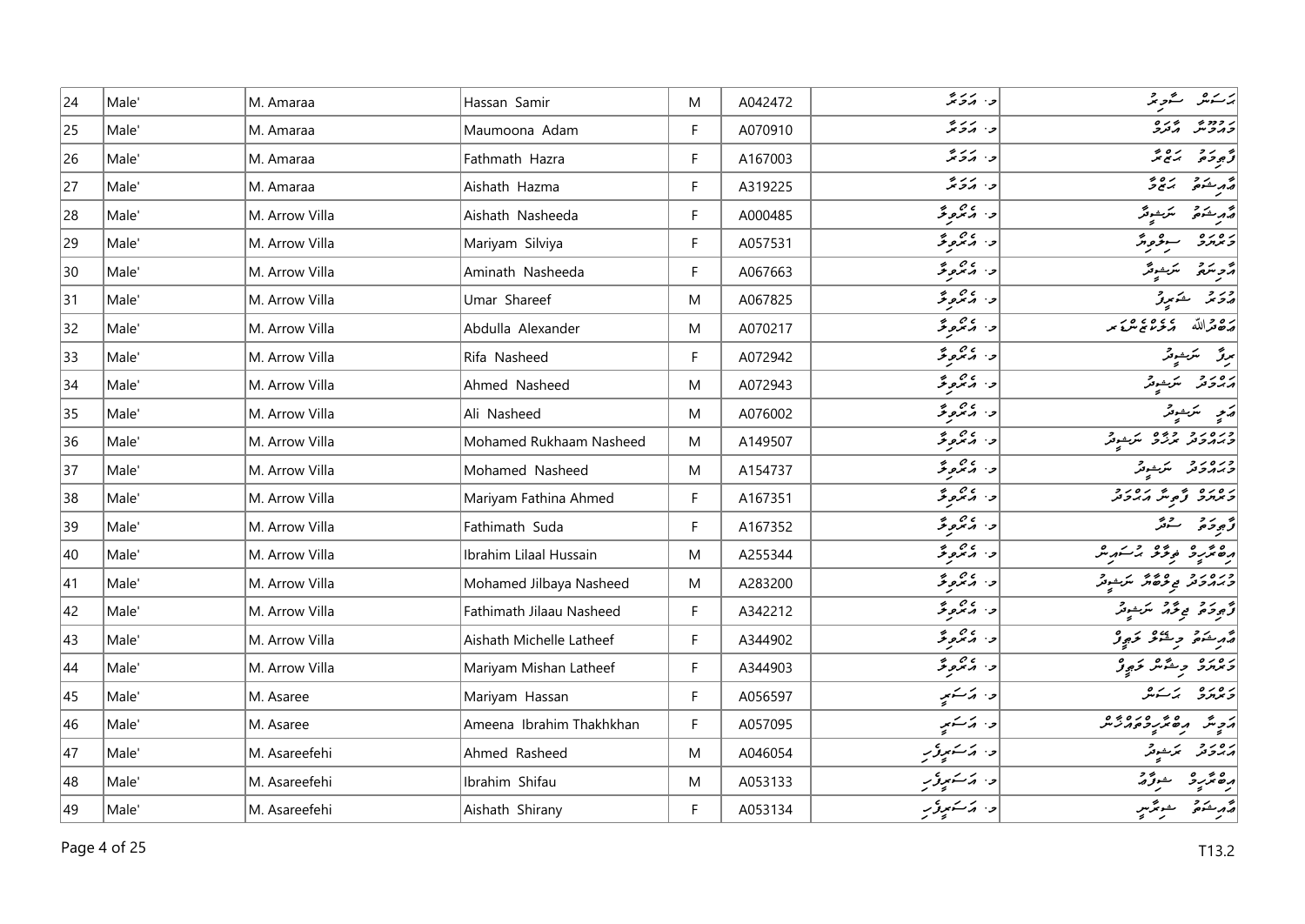| 50 | Male' | M. Asareefehi  | Mariyam Shifny             | F         | A053174 | <sub>وال</sub> م كەسكەپرۇپ <sub></sub> | تر جو بر ج<br>ىشوۋىيو.                              |
|----|-------|----------------|----------------------------|-----------|---------|----------------------------------------|-----------------------------------------------------|
| 51 | Male' | M. Asareefehi  | Aminath Shafiya            | F         | A319504 | <sub>و</sub> . مەسىمبرۇر               | شَّتَو پُرَّ<br>أأروسه                              |
| 52 | Male' | M. Asareege    | Aishath Waheeda            | F         | A044159 | و٠ مرڪبوري<br>س                        | مەرشىق قەرىگە                                       |
| 53 | Male' | M. Asareege    | Fathimath Waheeda          | F         | A083598 | و٠ مرڪبوري<br>س                        | وٌموحَمٌ وَرِمَّرٌ                                  |
| 54 | Male' | M. Asareege    | Haseena Ibrahim Thakhkhaan | F         | A116026 | <sub>چ</sub> ، پر سکھیږي               | برسېتر                                              |
| 55 | Male' | M. Asareege    | Saeeda Ahmed               | F         | A116027 | <sub>وال</sub> مر سكوري                | سَمرٍ مَدْ الْمَدَّدَ مَدْ                          |
| 56 | Male' | M. Asdhaa      | Zainab Ali                 | F         | A027084 | و۰ در کشور                             | ىم ئىر ئىش ھەم                                      |
| 57 | Male' | M. Asdhaa      | Aishath Saneedha           | F         | A037711 | و به کره پخر                           | و ديده سکسروگر<br>در شکو                            |
| 58 | Male' | M. Asdhaa      | Shameema Hassan            | F         | A043630 | و پر کردگر                             | لشوق يمكس                                           |
| 59 | Male' | M. Asdhaa      | Mohamed Shinan             | M         | A051920 | و۰ مرکبوتر                             | ورەرو ھەر                                           |
| 60 | Male' | M. Asdhaa      | Fathimath Shiuma           | F         | A066306 | و . مرکبه هگر                          | أوالمحمدة المستوردة                                 |
| 61 | Male' | M. Asdhaa      | Yoosuf Looth Mauroof       | M         | A161435 | و کر گروگر                             | ח כם חבר גבחבם<br>ת—נצ בת בת <i>בג</i>              |
| 62 | Male' | M. Asdhaa      | Mohamed Alif               | M         | A302501 | و۰ مرکبوتر                             | ورەرد ئەرۋ                                          |
| 63 | Male' | M. Asdhaa      | <b>Ahmed Ameel Mauroof</b> | M         | A308428 | و۰ در کشور                             | גם גב גב בהיום<br>הגבת הבב בהית                     |
| 64 | Male' | M. Baazujehige | FATHIMATH RASHEEDA         | F         | A066602 | و .<br> و . ځم ځ ځ رو                  | قرموخرة سيمشوش                                      |
| 65 | Male' | M. Baazujehige | Aminath Moosa              | F         | A144845 | $rac{c}{\sqrt{2}}$                     | ړ و سره د د                                         |
| 66 | Male' | M. Baazujehige | Aishath Rasheeda           | F         | A206395 | $rac{c}{\sqrt{25}}$                    | و<br>مارشكامى مرشوقر                                |
| 67 | Male' | M. Beynf Villa | Aminath Zeena              | F         | A007374 | د. ﷺ وقر                               | ړې سره پې ش                                         |
| 68 | Male' | M. Beynf Villa | Mariyam Hudhna             | F         | A007375 |                                        | ر ہ ر ہ<br><del>ر</del> بربر ژ<br>و و پر<br>ر تعریش |
| 69 | Male' | M. Beynf Villa | Ismail Shareef             | M         | A033644 |                                        | ر شۇرۇ شەيرۇ                                        |
| 70 | Male' | M. Beynf Villa | Fathimath Roona            | F         | A041726 | د ، ع <sup>دو</sup> ه و دَ             | و ده در د                                           |
| 71 | Male' | M. Beynf Villa | Ahmed Mazin                | M         | A066221 |                                        | أرەر ئىس ئىس ئىس                                    |
| 72 | Male' | M. Beynf Villa | Mohamed Mahin              | M         | A148371 | د. ئەمىروپۇ                            | ورەرو ۇرر                                           |
| 73 | Male' | M. Beynf Villa | Hawwa Rizna                | F         | A166827 |                                        | برە ئەسرچە ئىگە                                     |
| 74 | Male' | M. Beynf Villa | Hassan Maisan              | M         | A337146 | - مەمۇمۇ                               | ىزىكىش كەرىگىش                                      |
| 75 | Male' | M. Beynf Villa | Hussain Maathin            | ${\sf M}$ | A337147 | د ، ئ <sup>ەھ</sup> رىگرىز ئىگە        | برسكر مكر ومحافظ المحمد                             |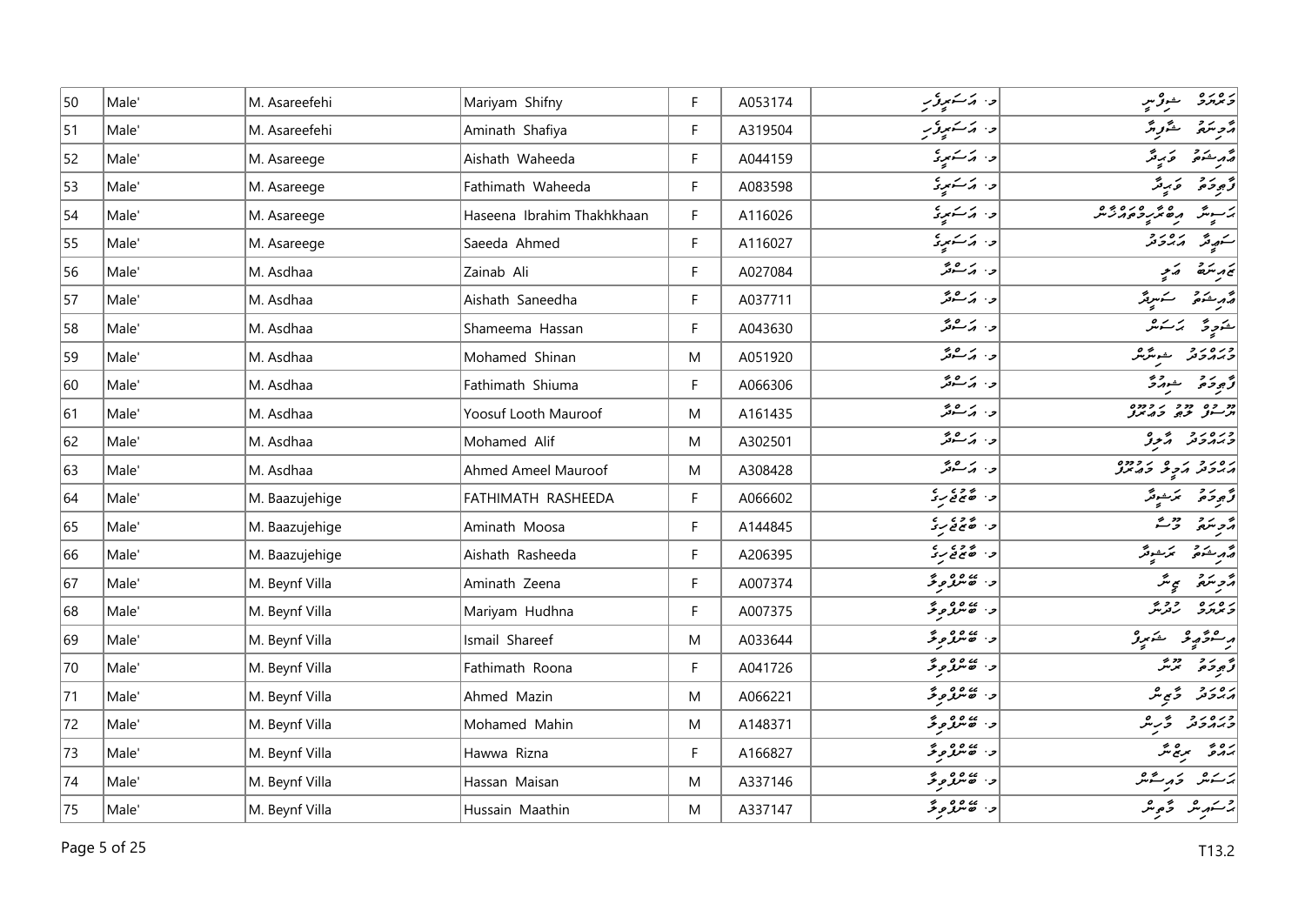| 76  | Male' | M. Blue Diamond | Ali Nazim               | M         | A000817 | בי <i>סיב</i> ות ביתו                            | ړنو شموه<br>و                            |
|-----|-------|-----------------|-------------------------|-----------|---------|--------------------------------------------------|------------------------------------------|
| 77  | Male' | M. Blue Diamond | Fathimath Hussain       | F         | A025764 | و . په دې مرکز مړه<br>و . په دې مرکز مړه         | وموده برسمه                              |
| 78  | Male' | M. Blue Diamond | AMINATH NAZIMA          | F         | A034515 | כי סיכון קסם<br>כי סיכון קטעו                    | أأرسن أأتبو                              |
| 79  | Male' | M. Blue Diamond | Mohamed Afshan Ashfag   | M         | A146814 | כי <i>סיב</i> ו קביתי                            | ورەر درەر دەر كەھۋە                      |
| 80  | Male' | M. Blue Diamond | Ibrahim Aksam Ali       | M         | A156370 | בי סי <i>ב</i> ו קבית 2<br>כי סי <i>ב</i> ו קבית | رەپرىدى مەنزە مەر                        |
| 81  | Male' | M. Blue Diamond | Ahmed Aflah Ashfaq      | M         | A166871 | כי <i>סיב</i> ו קביתי                            | رەر دەرد رەپتەر<br>مەدومە مۇنۇر مەشۇرى   |
| 82  | Male' | M. Blue Diamond | Hassan Affal Ashfaq     | M         | A328628 | בי סי <i>ב</i> ו קבית 2<br>כי סי <i>ב</i> ו קבית | ر ده ره ده و د ووه<br>پرستر مروز و مشرور |
| 83  | Male' | M. Blue Diamond | Aishath Easha Ashfag    | F         | A328629 | בי סברת בטי<br>בי סברת הבית                      | أمر مند أو المستوري                      |
| 84  | Male' | M. Blue Diamond | Aishath Imthisal Ali    | F         | A328636 | כי סיבגוק ביתי<br>כי סיבגוק ביתי                 | وكروشته وده وسوفه وكمو                   |
| 85  | Male' | M. Blue Light   | Adam Saeed              | M         | A081459 | $e^{722}$                                        | أوره ستهيتر                              |
| 86  | Male' | M. Blue Light   | Maimoona Yoosuf         | F         | A124688 | 6, 372.7                                         | בובר הרבים בי                            |
| 87  | Male' | M. Blue Light   | Mohamed Mabroor Saeed   | ${\sf M}$ | A159235 | 6, 375                                           | وره رو ره دو د کردگر                     |
| 88  | Male' | M. Blue Light   | Maaz Saeed              | F         | A342244 | ومستحرم                                          | لمحتفر سنهيض                             |
| 89  | Male' | M. Blue Light   | Maahil Saeed            | F         | A381106 | $e^{372}$                                        | ۇرۇ سەرد                                 |
| 90  | Male' | M. Blue Lodge   | Sameera Ali             | F         | A041005 | ە دەبىرە<br><del>ر</del> · ھ <i>ى</i> رىرى       | سەچەتكە ئەمچە                            |
| 91  | Male' | M. Blue Lodge   | Ahmed Naseem            | M         | A045021 | ە دوبرە<br>ت                                     |                                          |
| 92  | Male' | M. Blue Lodge   | Ismail Naseem           | M         | A057154 | ە دوبرە<br>ت                                     | ر عۇرپۇ سىرد                             |
| 93  | Male' | M. Blue Lodge   | Fathimath Faraha Naseem | F         | A057155 | ە دەبىرە<br>تەسىم مەمرىي                         | وتجوحا والمركز الكرسوم                   |
| 94  | Male' | M. Blue Lodge   | AMINATH FALAK NASEEM    | F         | A057156 | ە « بەدە<br>تەسىم ئىس                            | أأروسكم وكافره الكرسوف                   |
| 95  | Male' | M. Blue Lodge   | Mariyam Moosa           | F         | A079274 | ه دومبره<br>د ۱ ه <del>ت</del> رمز تع            | رەرە دور                                 |
| 96  | Male' | M. Calvin       | Ali Nazeer              | M         | A034188 | د ، ئۇھ <sub>رى</sub> ش                          | مَرِ سَنَدِيرٌ                           |
| 97  | Male' | M. Calvin       | Ahmed Nazeer            | M         | A056166 | ى ئاتۇ <sub>م</sub> بىر                          | رەرد سەرتر                               |
| 98  | Male' | M. Calvin       | Naseema Adam            | F         | A077065 | د· ئۇق <sub>رى</sub> ر                           | يرَسِيرَ = ارْتَرْدَ                     |
| 99  | Male' | M. Calvinia     | Hassan Nazeer           | M         | A000326 | و· مُؤْوِسِيدٌ                                   | ىزىكىش سىئىرىم                           |
| 100 | Male' | M. Calvinia     | Aminath Nazeer          | F         | A012062 | <br> و· غۇمۇمىيە                                 | لمجمعه يتموهم<br>سكغريمه                 |
| 101 | Male' | M. Calvinia     | Aishath Nazeer          | F         | A026058 | و ، ئۈۋمىدە                                      | أقهر مشكاته المتمني تتركم                |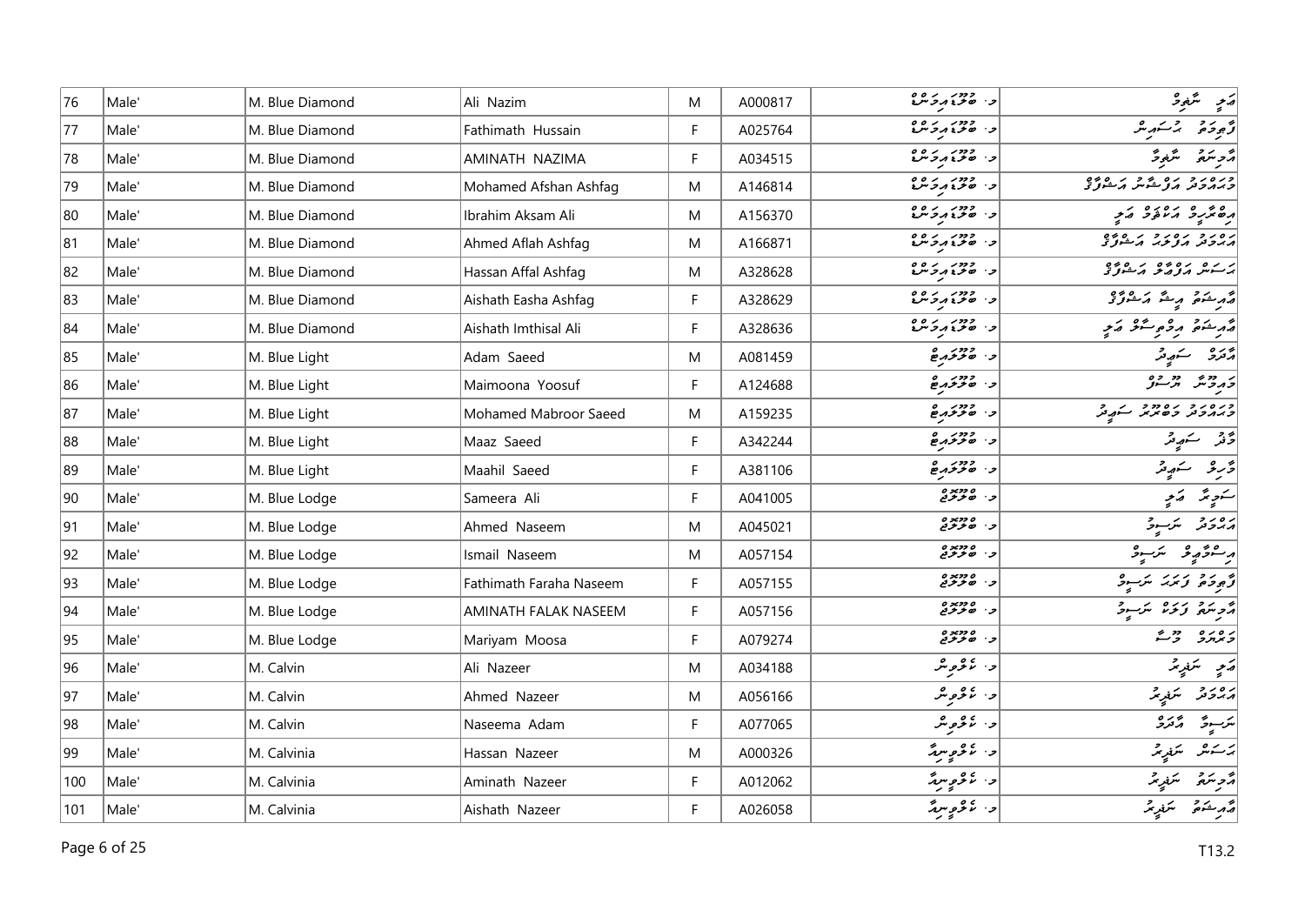| 102 | Male' | M. Calvinia          | Zulaikha Nazeer                    | F  | A027653 | و· عُكْوَمٍ سِرْمٌ              | ە ئە <i>رەڭ سەندى</i> گە             |
|-----|-------|----------------------|------------------------------------|----|---------|---------------------------------|--------------------------------------|
| 103 | Male' | M. Calvinia          | Mohamed Nazeer                     | M  | A037290 | <br> و· مُأكومٍ سِيدٌ           | ورەر ئەترىر                          |
| 104 | Male' | M. Calvinia          | Ibrahim Nazeer                     | M  | A046936 | د . غوړم پېړنه                  | رەپزىر سەرتىر                        |
| 105 | Male' | M. Calvinia          | Asad Nazeer                        | M  | A046937 | - ئۇھ <sub>ۇ</sub> سى <i>د</i>  | ئەسكەنىڭ سىرىپى تىر                  |
| 106 | Male' | M. Calvinia          | Mariyam Nazeer                     | F. | A095513 | و· مُأثومٍ مِنْ مُ              | د پرو په سرز پر                      |
| 107 | Male' | M. Calvinia          | Nadha Nazeer                       | F. | A338931 | و. ئۇق <sub>ۇم</sub> ىيەد       | لترقر التربي تر                      |
| 108 | Male' | M. Calvinia          | Rym Abdul Razzaq Aboobakuru        | F. | A340761 | و ، ئۇقۇمبرۇ                    | 22/22/240/02010<br>24 RODN 35 RRADON |
| 109 | Male' | M. Calvinia          | Rajwan Ibrahim                     | M  | A340762 | و· ئۈۋە بىرەڭر                  | رەپەە مەئرىر                         |
| 110 | Male' | M. Dhebudhaaru       | Ibrahim Nizar                      | M  | A046277 | ے وی و<br>و۰ تر <i>ھ</i> تر پر  | رەترىر سەتر                          |
| 111 | Male' | M. Dhebudhaaru       | Athifa Ibrahim                     | F  | A063799 | ے وی و<br>و۰ تر <i>ه تر</i> یمر | ړ وگړ د ځمکړی                        |
| 112 | Male' | M. Dhebudhaaru       | Mohamed Areesh                     | M  | A069804 | ړ د د د<br>د ۰ تره تر پر        | ورەرو كەيدى                          |
| 113 | Male' | M. Dhebudhaaru       | Fathimath Urooj Nizar              | F  | A086705 | ے وی و<br>و۰ تر <i>ھ</i> تربر   | و دو دودو سره د                      |
| 114 | Male' | M. Dhebudhaaru       | Hassan Irash                       | M  | A086706 | ے وی و<br>و۰ تر <i>ھ</i> تربر   | پرستمبر پرسمند                       |
| 115 | Male' | M. Dhebudhaaru       | Ali Asif                           | M  | A138009 | ے وی و<br>و۰ تر <i>ھ</i> تربر   | أەيج اەتسىرى                         |
| 116 | Male' | M. Dhijlathu         | <b>Irbaz Mohamed Naseer</b>        | M  | A023811 | وسورة وكرة                      | و بره د دره در مرسور                 |
| 117 | Male' | M. Dhijlathu         | Khalid Ibrahim                     | M  | A061062 | و· مرقع قرة                     | تزوقر المقترعة                       |
| 118 | Male' | M. Dhijlathu         | Ahmed Ibrahim                      | M  | A074923 | و· مريح توگير                   | ره دو ده مدره                        |
| 119 | Male' | M. Dhijlathu         | AMATHULLA MOHAMED<br><b>NASEER</b> | F  | A081988 | وسيرة وكرم                      | برروالله وبره رو برب                 |
| 120 | Male' | M. Dhijlathu         | Rahmathulla Mohamed Naseer         | F  | A081989 | وسورة وكرة                      | برورد الله وبرورد بربرد              |
| 121 | Male' | M. Dhijlathu         | Shuban Mohamed Naseer              | M  | A153795 | و . مرج وه.<br> -               | د و د په ده د د د د د د د            |
| 122 | Male' | M. Dhijlathu         | Ibrahim Nayif Khalid               | M  | A154293 | و· مريح توگير                   | أرەغرىر ئى ئىرو ئىرىز                |
| 123 | Male' | M. Dhijlathu         | Nusrathulla Mohamed Naseer         | F  | A258623 | د ۰ مرج څرم                     | مربوعها الله وبرورد مكرب             |
| 124 | Male' | M. Dhijlathu         | Aishath Nashwa Khalid              | F  | A341708 | وسويق قرة                       | أقهر شوه الترشوش الكرفر              |
| 125 | Male' | M. Dhijlathu Koaru   | Hafeeza Ibrahim                    | F  | A039678 | وسمع توجر والممتحد              | برَوٍ فَرِ مِنْ مَعَرَ بِ            |
| 126 | Male' | M. Dhijlathu Vaadhee | Jameela Ibrahim                    | F  | A036472 | و· ترقع تو حٌ ترٍ               | ق ج قر م م م تر به 3                 |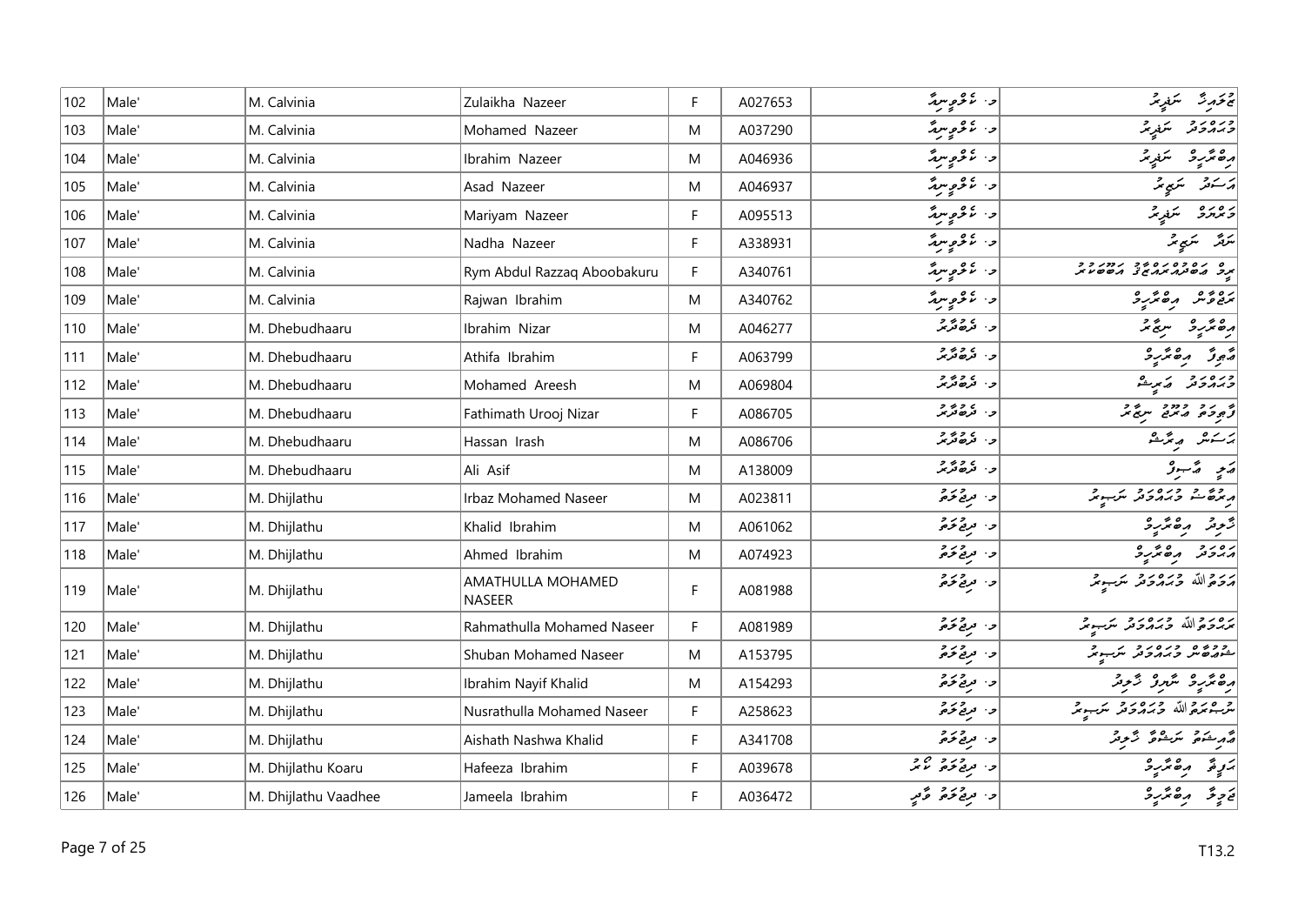| 127 | Male' | M. Dhijlathu Vaadhee | Abdul Mumeeth           | M           | A081990 | و٠ تريخ و و و و پر                                                                                                                                                                                                     | ړه وه و <sub>چ</sub>                         |
|-----|-------|----------------------|-------------------------|-------------|---------|------------------------------------------------------------------------------------------------------------------------------------------------------------------------------------------------------------------------|----------------------------------------------|
| 128 | Male' | M. Dhijlathu Vaadhee | Abdul Mugeeth           | M           | A081994 | و· مرج قرصح حٌ مي                                                                                                                                                                                                      | ر ه د ه د په د                               |
| 129 | Male' | M. Dhijlathu Vaadhee | Yumna Hameed            | F           | A353895 | و· مرة وُمْ وَّمْرٍ                                                                                                                                                                                                    | أوه پژ بروتر                                 |
| 130 | Male' | M. Dhijlathu Vaadhee | Yooha Hameed            | F           | A353896 | و· مرج وَجْ حَ مَدٍ                                                                                                                                                                                                    | دور بروتر                                    |
| 131 | Male' | M. Ever Blue         | Mohamed Iqbal           | M           | A035881 | ן יום מסיד.<br>המפי <i>עסיד</i>                                                                                                                                                                                        |                                              |
| 132 | Male' | M. Ever Blue         | Ibrahim Iqbal           | M           | A047498 | י הפינסיב<br>כ· הפינסיב                                                                                                                                                                                                | مەھرىر مۆھر                                  |
| 133 | Male' | M. Ever Blue         | Sakeena Hussain         | F           | A051461 | י הפינסיב<br>כי הפינסיב                                                                                                                                                                                                | سكىرىنى جر سكورىنى                           |
| 134 | Male' | M. Ever Blue         | Shehenaz Ali            | F           | A063804 | י הפינסיב<br>כי הפינסיב                                                                                                                                                                                                | شركر شرق مركز كرامج                          |
| 135 | Male' | M. Ever Blue         | Fathimath Enaz          | F.          | A077039 | י גם מסיד<br>כי גם <i>ת</i> סי <i>ד</i>                                                                                                                                                                                | قرم قريدهم ويترجى                            |
| 136 | Male' | M. Ever Blue         | Ahmed Shaiq Iqbal       | M           | A127959 | י הי מסמ<br>כי הפימסיב                                                                                                                                                                                                 |                                              |
| 137 | Male' | M. Ever Blue         | Aminath Nazly           | F           | A131812 | י ג' ג'סמי<br>כ' ג'ס"ד ב                                                                                                                                                                                               | ومحر سترام وأنتقي ومحمج ومحمد                |
| 138 | Male' | M. Ever Blue 1       | Ahmed Iqbal             | M           | A000084 | $132222 - 372$                                                                                                                                                                                                         | גפנק השיכ                                    |
| 139 | Male' | M. Ever Blue 1       | Thoha Ali               | M           | A022339 | 130/20.76                                                                                                                                                                                                              | ۾ پڻ ماڻي                                    |
| 140 | Male' | M. Ever Blue 1       | Hunaina Ahmed Iqbal     | $\mathsf F$ | A072887 | 130/27.5                                                                                                                                                                                                               | و مر ش دره در و وه و                         |
| 141 | Male' | M. Ever Blue 1       | Ahmed Ameem Thaha       | M           | A166995 | و· مؤسوفة 1                                                                                                                                                                                                            | رەرو <sub>م</sub> ېرو پې                     |
| 142 | Male' | M. Ever Blue 1       | Mohamed Mish-al Iqbal   | M           | A346741 | $130 \times 20.5$                                                                                                                                                                                                      | ورەر د دەر دەرە دە                           |
| 143 | Male' | M. Gaaviya           | Aminath Hilmy           | F.          | A051811 | و· گوهگ                                                                                                                                                                                                                | أأرجع برقرح                                  |
| 144 | Male' | M. Gaaviya           | Hussain Moosa           | M           | A055846 | و· ڈوِٹر                                                                                                                                                                                                               | بر کے مر شر حر ش                             |
| 145 | Male' | M. Gaaviya           | Fathimath Rasheeda      | F           | A084364 | و· گورگر                                                                                                                                                                                                               | تزجوخا محمشوش                                |
| 146 | Male' | M. Gaaviya           | Aminath Afnan Haneef    | F.          | A335556 | ه . د څو پژ                                                                                                                                                                                                            | أأروسهم أوقيته بمسرو                         |
| 147 | Male' | M. Gulshameemaage    | Aminath Nizar           | F.          | A035773 | وكوه والمتكافي والمحامى                                                                                                                                                                                                | أأروبترة البريجير                            |
| 148 | Male' | M. Gulshameemaage    | Sakeena Mohamed         | $\mathsf F$ | A044515 | و٠ وگوڅو وو                                                                                                                                                                                                            | سەر شەھرەر 2                                 |
| 149 | Male' | M. Gulshameemaage    | Fathimath Nizar         | F           | A056245 | $\left  \begin{array}{c} \mathcal{E}_{\mathcal{E}}(\mathcal{E}_{\mathcal{E}}) \geq \mathcal{E}_{\mathcal{E}}(\mathcal{E}_{\mathcal{E}}) \geq \mathcal{E}_{\mathcal{E}}(\mathcal{E}_{\mathcal{E}}) \end{array} \right $ | أزودكم ستأتر                                 |
| 150 | Male' | M. Gulshameemaage    | Ahmed Ashham Mohamed    | M           | A232323 | وسی و شکو دی                                                                                                                                                                                                           | ره رو بر ۵۷۵ وره رو<br>גړونر پرشررو وبرټرونر |
| 151 | Male' | M. Gulshameemaage    | Abdullah Aeham Mohamed  | M           | A323232 | $ s^s_{\mathcal{S}}\hat{z}^{\mathcal{L}}\hat{z}^{\mathcal{S}}_{\mathcal{S}} $                                                                                                                                          | أرووالله مزمر وبرورو                         |
| 152 | Male' | M. Happy Corner      | Mariyam Shafaza Shameem | F           | A039936 | د که دیگر متربر                                                                                                                                                                                                        | رەرە خۇڭ خۇرۇ                                |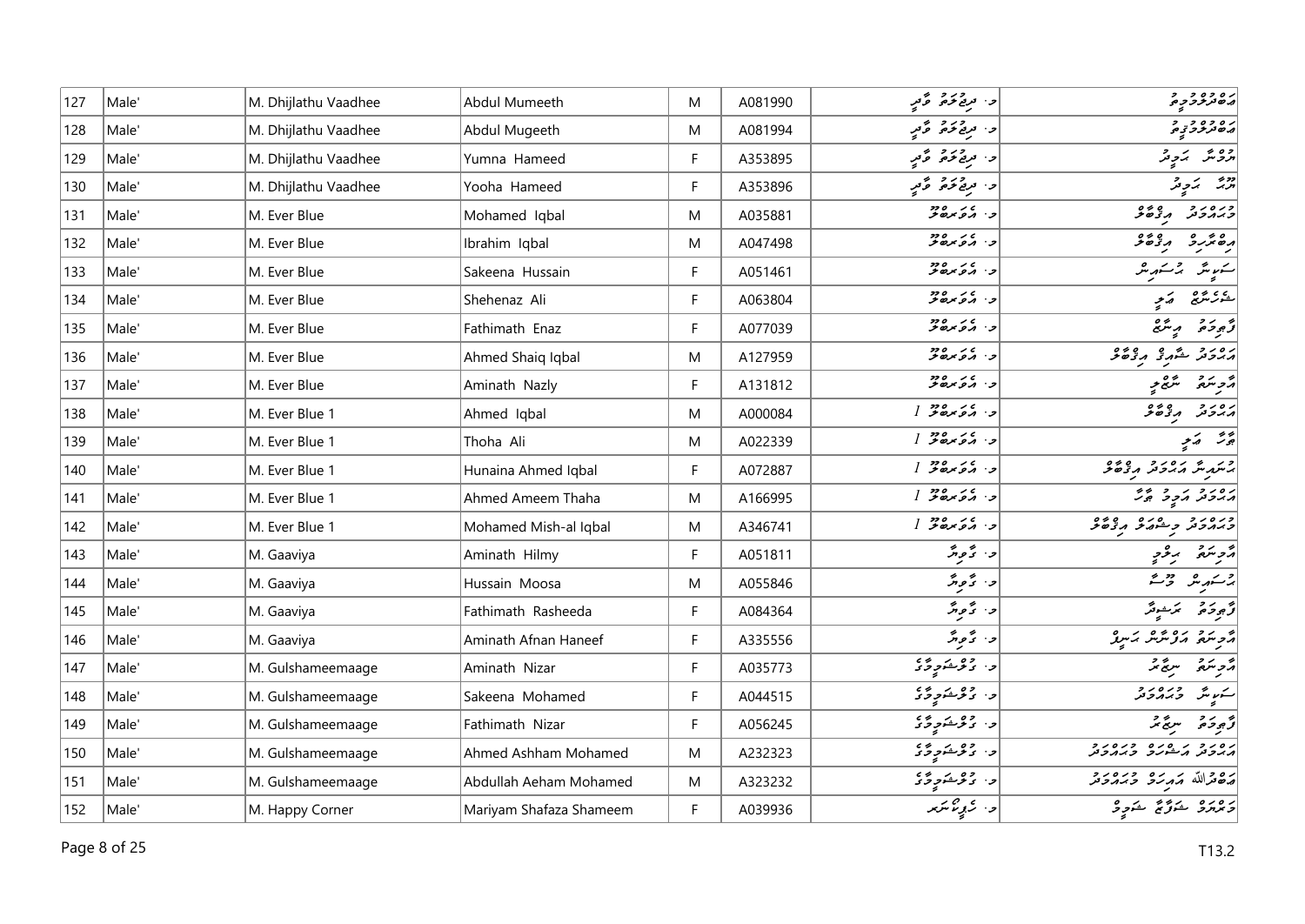| 153 | Male' | M. Happy Corner | Mohamed Shaf'aan Sulaimaan | M           | A376177 | د ، ځږوړ تنگهد                      | ورەرو رومو روم دېر ده.                           |
|-----|-------|-----------------|----------------------------|-------------|---------|-------------------------------------|--------------------------------------------------|
| 154 | Male' | M. Hawaii       | Aishath Shaziya            | F           | A000204 | <sub>ح</sub> . ئەقەر                | و<br>درخور خور                                   |
| 155 | Male' | M. Hawaii       | Aminath Maria              | F           | A012890 | و· رَوَّړٍ                          | تر بر بر<br>أرمز ترة                             |
| 156 | Male' | M. Hawaii       | Maryam Zeeniya             | F           | A047499 | ار کارو                             | دەرە پېرىگە                                      |
| 157 | Male' | M. Hawaii       | Adnan Waheed               | M           | A055988 | و· ئەقەر                            | ر و و و .<br>مسرگر مرکز می                       |
| 158 | Male' | M. Heenaadige   | Zakiyya Moosa              | F           | A094315 | د په پېڅونه                         | ى بورى ھەت                                       |
| 159 | Male' | M. Heenaadige   | Ahmed Naseem               | M           | A102929 | ح <sup>.</sup> پەنگى <sub>ۋ</sub> ى | أبرەر د سرگرو                                    |
| 160 | Male' | M. Heenaadige   | Aishath Arshee Naseem      | F           | A343600 | ح به په منځو ځا                     | وأوسقي وروسي لترسو                               |
| 161 | Male' | M. Helebelige   | Ahmed Firash Abdul Latheef | M           | A059374 | اد . روه در                         | رەرد رېگى رەدەر د                                |
| 162 | Male' | M. Helebelige   | Anusha Abdul Latheef       | F           | A103737 | و . روه و .                         | ر دو ده ده ده دو و                               |
| 163 | Male' | M. Helebelige   | Mohamed Inas Abdul Latheef | M           | A141819 | ی بر ده دی<br>د ۱ گروه وی           | ورەر دېم شهر دە دەر دە                           |
| 164 | Male' | M. Helebelige   | Aminath Inasha             | F           | A151882 | -- روه ور                           | وحريتهم ويتربثه                                  |
| 165 | Male' | M. Helebelige   | Lamkha Abdul Latheef       | F.          | A367368 | و . روه و .<br>و . روه و د          | روبه رەدەر و                                     |
| 166 | Male' | M. Helebelige   | Humaidh Abdul Latheef      | M           | A367393 | ر مروه د ه<br>د گروه د              | ور و رەوەر دەر                                   |
| 167 | Male' | M. Hiyavehi     | Lh'uha Ahmed               | F           | A321159 | ح به سرگري<br>مر                    | روم برەر د                                       |
| 168 | Male' | M. Hiyavehi     | Mohamed Vishah             | M           | A321160 | ار . بەرگەبە<br>_________________   | ورەرو بەشكە                                      |
| 169 | Male' | M. Ifaau        | Mohamed Rasheed            | M           | A011066 | وسيروج                              | ورەرو كەنبەتى                                    |
| 170 | Male' | M. Ifaau        | Mohamed Niyaz              | M           | A053366 | כי <sub>בצ</sub> יצה                | כנפנ ב                                           |
| 171 | Male' | M. Ifaau        | Fathimath Aroosha          | $\mathsf F$ | A053393 | و٠ مروٌ م                           | توجوجو المتعملة                                  |
| 172 | Male' | M. Ifaau        | Aminath Haseena            | F.          | A053394 | و٠ مروٌ ۾                           | ۇچەتتى ئەسىر                                     |
| 173 | Male' | M. Ifaau        | Ibrahim Fareesh Mohamed    | M           | A056047 | בי <sub>בצ</sub> יצה                | مەر ئەر ئۇم ئەدەر د                              |
| 174 | Male' | M. Ifaau        | Ahmed Areesh Mohamed       | M           | A056048 | وسيروج                              | رەر د پرے درەر د                                 |
| 175 | Male' | M. Ifaau        | Mohamed Shareef            | M           | A070455 | ه به دو                             | ورەرو شەرۇ                                       |
| 176 | Male' | M. Ifaau        | Hussain Ikram Mohamed      | M           | A070818 | و٠ مروٌ ۾                           | و کریمر مردم وره د و<br>پرکسکریمر مردم و برمرونر |
| 177 | Male' | M. Ifaau        | Ahmed Rasheed              | M           | A127947 | ه به دو                             | أرور و مرشوقر                                    |
| 178 | Male' | M. Ifaau        | Ali Imran Mohamed          | M           | A267923 | اد مرژه                             | ر د ده ده دره د د                                |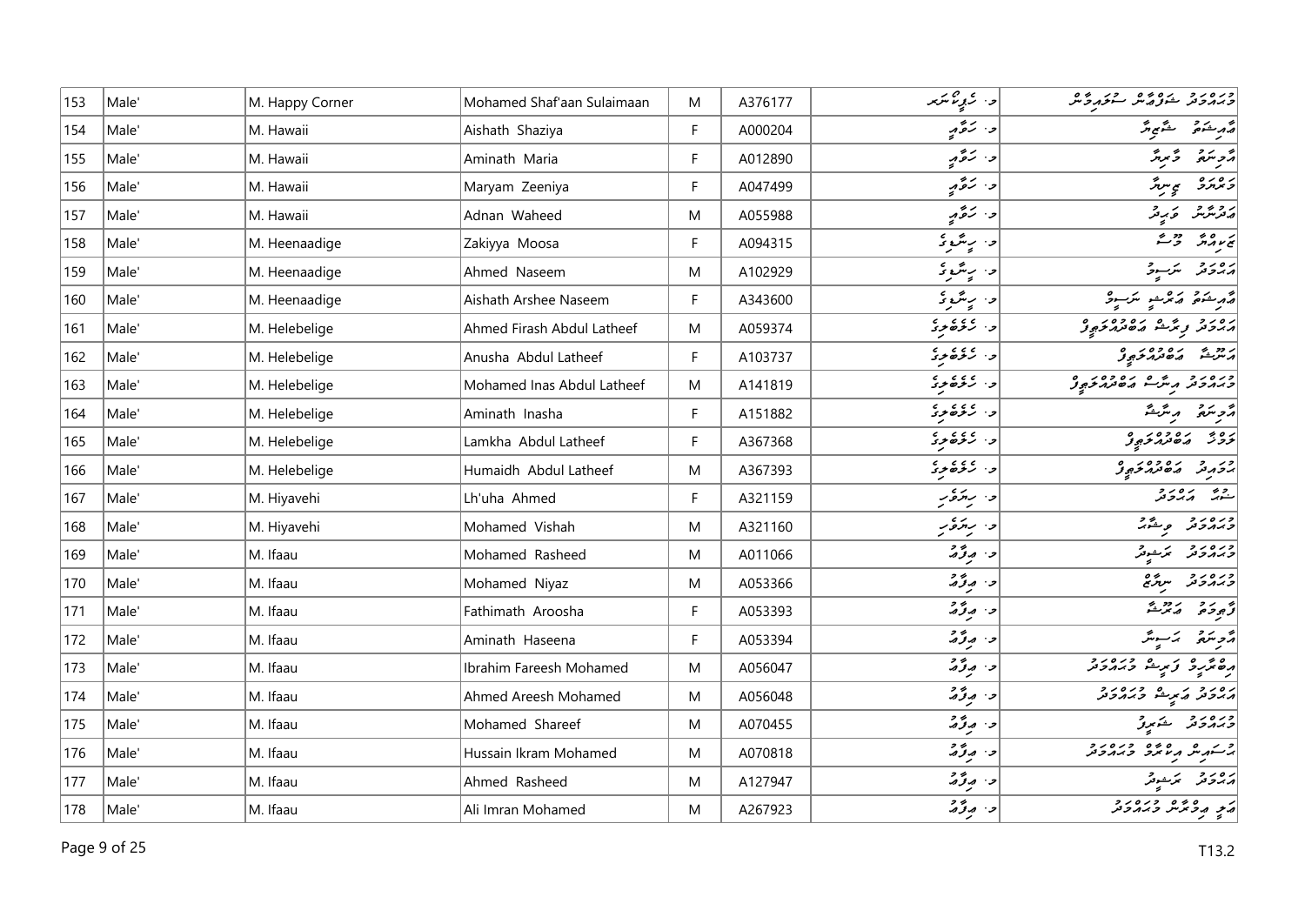| 179 | Male' | M. Ifaau             | Aishath Umama Mohamed          | F           | A338349 | وسموهم                               | ه در د د ده دره د د<br>په شو مرد د درم د                                                                                                                                                                                        |
|-----|-------|----------------------|--------------------------------|-------------|---------|--------------------------------------|---------------------------------------------------------------------------------------------------------------------------------------------------------------------------------------------------------------------------------|
| 180 | Male' | M. Irufuheyge        | Sabeena Ahmed Maniku           | F           | A001844 | و . در بودن ،<br>و . د بوتو ر د      | سكھ شهر در در در د                                                                                                                                                                                                              |
| 181 | Male' | M. Irufuheyge        | Ahmed Umar Maniku              | M           | A034863 | و . م <i>ربودی</i> ،                 | גפנים כנים ביתים                                                                                                                                                                                                                |
| 182 | Male' | M. Jienah            | Moomina Waheed                 | F           | A033128 | د· م <sub>و</sub> مگر                | 32 جرمتر - حَ بِ بِدْ                                                                                                                                                                                                           |
| 183 | Male' | M. Jienah            | Mabah Waheed                   | M           | A033132 | د· م <sub>ی</sub> ه <sup>ر</sup> مگر | كرەم كەبەتر                                                                                                                                                                                                                     |
| 184 | Male' | M. Jienah            | Ahmed Maumoon                  | M           | A046707 | د· م <sub>ی</sub> م <sup>ر</sup> مگر | ر دود ه<br>تر در س<br>پر 2 پر 3                                                                                                                                                                                                 |
| 185 | Male' | M. Jienah            | Manaaf Waheed                  | M           | A078796 | د· م <sub>ی</sub> ه <sup>ر</sup> مگر | كالمتمثل الحاسيقر                                                                                                                                                                                                               |
| 186 | Male' | M. Jienah            | Mafaaz Waheed                  | M           | A152193 | د پږمگ                               | كرومج كالمرقر                                                                                                                                                                                                                   |
| 187 | Male' | M. Kafurutholhimaage | Fathimath Lauza                | F           | A082167 | د . نور د .<br>د . نور پرور د .      | و دور دور                                                                                                                                                                                                                       |
| 188 | Male' | M. Kafurutholhimaage | Mohamed Nawaal Shareef         | M           | A082168 |                                      | ورەر دىر ئەرە ئىي ك                                                                                                                                                                                                             |
| 189 | Male' | M. Kafurutholhimaage | Ismail Shareef                 | M           | A083461 | د . گوتر و .<br>د . گوتر و برو بر د  | ر شۇر ئەر                                                                                                                                                                                                                       |
| 190 | Male' | M. Keeni             | Hassan Raiaan Mohamed          | M           | A344548 | وسيدس                                | ג גם גם כנסגב                                                                                                                                                                                                                   |
| 191 | Male' | M. Keeni             | Ahmed Leewan Mohamed           | M           | A364628 | وسي سر                               | رەرد پەھ درەرد                                                                                                                                                                                                                  |
| 192 | Male' | M. Maanaagaa         | Fathimath Shereen              | F           | A056449 | وستح شمطر                            | أرتموخا والمحموش                                                                                                                                                                                                                |
| 193 | Male' | M. Maanaagaa         | Aishath Ahumiyya               | F           | A059990 | و• وَسَمَّدَ                         | م الشيخ مدر و و ع                                                                                                                                                                                                               |
| 194 | Male' | M. Maanaagaa         | Musthaq Ahmed                  | M           | A152795 | و . تر شر                            | و ره پوه<br>تر سونونې<br>پرور و                                                                                                                                                                                                 |
| 195 | Male' | M. Maanaagaa         | Mariyam Zara                   | F           | A161505 | و٠ وَّسَمَدُ                         | ג פגם בב                                                                                                                                                                                                                        |
| 196 | Male' | M. Maanaagaa         | Aminath Zanoobiyya Musthaaq    | F           | A353361 | و . ترتیز                            | ולקיינת זיינסול קבית                                                                                                                                                                                                            |
| 197 | Male' | M. Maaveyodhoshuge   | Mohamed Yooman Ali<br>Noordeen | M           | A040838 | ه به عدد د ه<br>د ۰ گرو در تر برد    | כנסנכ ככנס גבינס ס<br>כמהכנג תכית הב ייתה בעי                                                                                                                                                                                   |
| 198 | Male' | M. Maaveyodhoshuge   | Aminath Umana Ali Noordeen     | $\mathsf F$ | A040839 | ه به عدد و د<br>د ۰ د و در تر برو    | ו בי מזה במודע בי המודע בי המודע בי היו היו היו בי היו היו בי היו היו בי היו היו בי היו בי היו בי היו בי היו ב<br>היו בי ייעם בי היו בי היו בי היו בי היו היו בי היו בי היו בי היו בי היו בי היו בי היו בי היו בי היו בי היו בי |
| 199 | Male' | M. Maaveyodhoshuge   | Ali Noordeen                   | M           | A048399 | ه به عدد د ه<br>د به گرورتر در       | أەم ئەسىم ئەسلىر                                                                                                                                                                                                                |
| 200 | Male' | M. Maaveyodhoshuge   | Malwin Ali Noordeen            | M           | A114811 | ه به عدد د ه<br>د ۰ گروهرمزری        | .<br>3 گوه شر مگر به میگرد می ش                                                                                                                                                                                                 |
| 201 | Male' | M. Maaveyodhoshuge   | Alina Noordeen                 | F           | A160688 | ه به عدد د ه<br>د ۰ گروهر ترمرد      | ג<br>גבית ייתור תיית                                                                                                                                                                                                            |
| 202 | Male' | M. Makarim           | Hafsa Ali                      | F           | A048203 | ح · ځه تم پرو                        | پرویے                                                                                                                                                                                                                           |
| 203 | Male' | M. Makarim           | Abdulla Muiz Fuad              | M           | A124478 | و٠ وَتَآمُروُ                        | برە دالله دورى وورد                                                                                                                                                                                                             |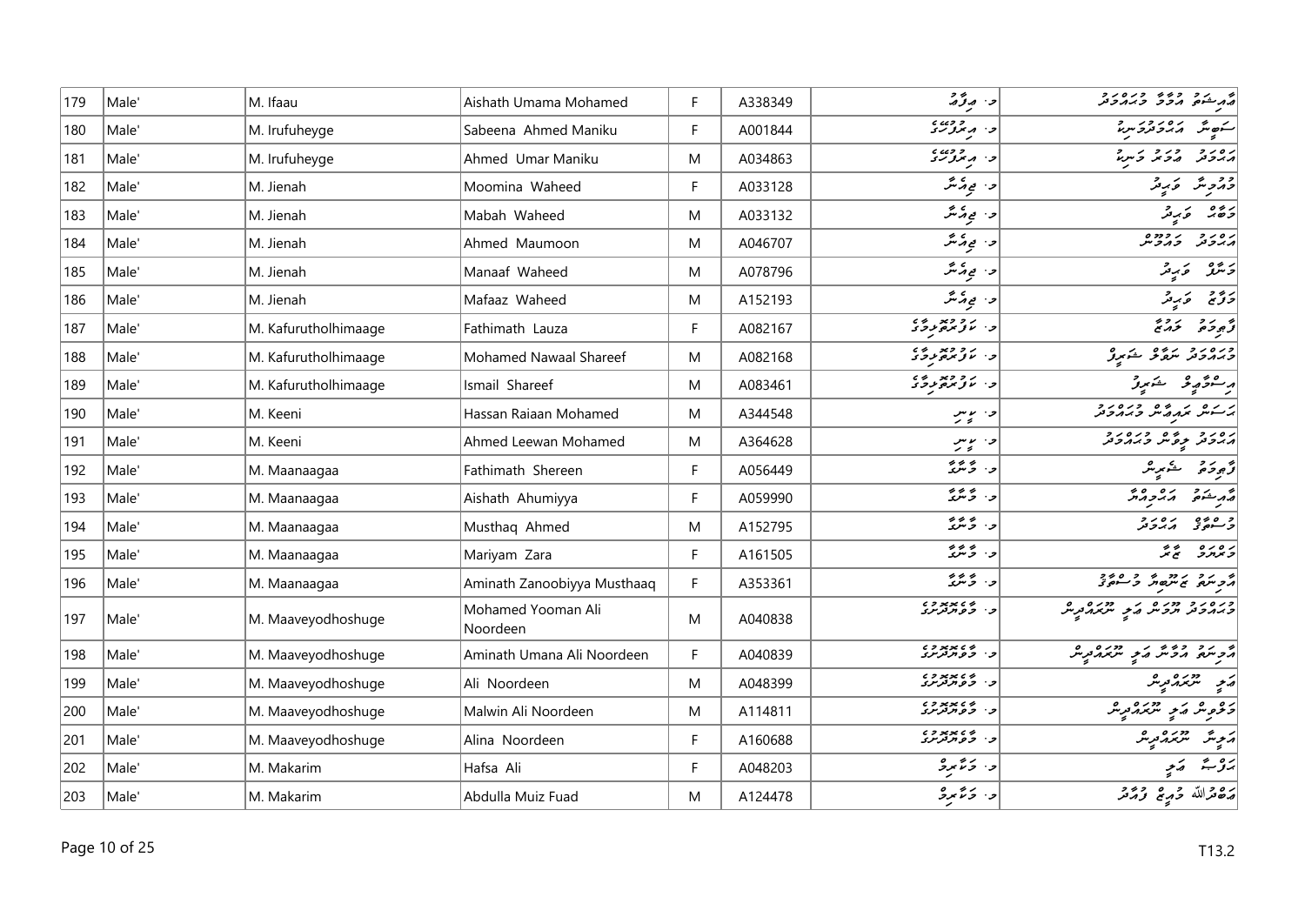| 204 | Male' | M. Makarim       | Aishath Ma'azza Fuad  | F         | A337921 | د ز ژمگرو               | د مشرح دره د و دو                 |
|-----|-------|------------------|-----------------------|-----------|---------|-------------------------|-----------------------------------|
| 205 | Male' | M. Manadhoo      | Moosa Sarujeel        | M         | A010819 | وسكر ود                 | اژ م شمر <sub>م</sub> د           |
| 206 | Male' | M. Manadhoo      | Khadeeja Abdul Sattar | F         | A010820 | وسيح سروو               |                                   |
| 207 | Male' | M. Manadhoo      | Fathimath Rukhsana    | F         | A036863 | والمتحر بيرود           | ۇيودە يېزىشكى                     |
| 208 | Male' | M. Manadhoo      | Aminath Jusha         | F         | A082189 | وسيح سروو               | أأدح متمر والمحمد                 |
| 209 | Male' | M. Manadhoo      | Hawwa Maaira          | F         | A086424 | والمتح شرود             | رەپ ئەر                           |
| 210 | Male' | M. Manadhoo      | Mariyam Zeenath       | F         | A087203 | وسكر وو                 | و ورو پې شم                       |
| 211 | Male' | M. Manadhoo      | Mohamed Jinaah        | M         | A144672 | وسكر وو                 | وبرور و مرش                       |
| 212 | Male' | M. Manadhoo      | Ahmed Sham Shahid     | ${\sf M}$ | A157865 | وسيح سروو               | أرور والمحمو المحرقر              |
| 213 | Male' | M. Manadhoo      | Mohamed Zayan         | M         | A332467 | وسيح سروو               | כנסנכ נפב                         |
| 214 | Male' | M. Manadhoo      | Shaan Saeed           | M         | A343653 | والمتح تبرود            | شگاش کے پرتش                      |
| 215 | Male' | M. Manadhoo View | Aishath Saila         | F         | A096843 | د. ډسرټر ور             | ە ئەستىقى سەرگە                   |
| 216 | Male' | M. Manadhoo View | Labeeq Mohamed Mahid  | M         | A203820 | ا و . کا کاهی کاهی که ا | و ورەرو ورو                       |
| 217 | Male' | M. Manadhoo View | Mohamed Raaid Wafir   | M         | A302183 | د. ډسرو وړ              | כגמכת האול פני                    |
| 218 | Male' | M. Manadhoo View | Hussain Rathiu Wafir  | M         | A302187 | و• ډَسرنگر وِ پر        | برسكر مرعور وتوبر                 |
| 219 | Male' | M. Manadhoo View | Aminath Raathia Wafir | F         | A380721 | و• ډَسرتر وِ پر         | أأرجع المجمع أأوالهم والمحافر بتن |
| 220 | Male' | M. Manadhooge    | Abdul Shukoor         | M         | A009921 | ر روده<br>و۰ و سربرو    | ره وه دودود<br>پره ترپر شور بر    |
| 221 | Male' | M. Manadhooge    | Mariyam Nasha         | F         | A009925 | ر روده<br>و۰ و سربرو    | رەرە شەق                          |
| 222 | Male' | M. Manadhooge    | Fathimath Nashia      | F         | A009927 | ر روده<br>و کرمربرد     | أوالمح وكالمحمد وتراثير           |
| 223 | Male' | M. Manadhooge    | Aishath Shadiya       | F         | A009929 | ر روده<br>و۰ و سربرو    | ۇرمۇق مۇمرۇ                       |
| 224 | Male' | M. Manadhooge    | Aminath Natheela      | F         | A009932 | ر روده<br>و کرمونوی     | أأدبتكم تتوقر                     |
| 225 | Male' | M. Manadhooge    | Naseema Aboobakur     | F         | A009933 | ر کرده د<br>د کرس       | 22222                             |
| 226 | Male' | M. Manadhooge    | Zulaikha Nasheeda     | F         | A009934 | ر کرده د<br>د کرس       | ە ئەرگە سىسىدىگە<br>ئ             |
| 227 | Male' | M. Manadhooge    | Ali Niyaz             | ${\sf M}$ | A009937 | ر روده<br>و۰ و سربرو    | أوسمع المسترجم                    |
| 228 | Male' | M. Manadhooge    | Mohamed Nashid        | M         | A009938 | ر روده<br>و کرمونوی     | ورەرو شەر                         |
| 229 | Male' | M. Manadhooge    | Hawwa Abdulla         | F         | A025487 | ر روده<br>و کرس         | بروء روورالله                     |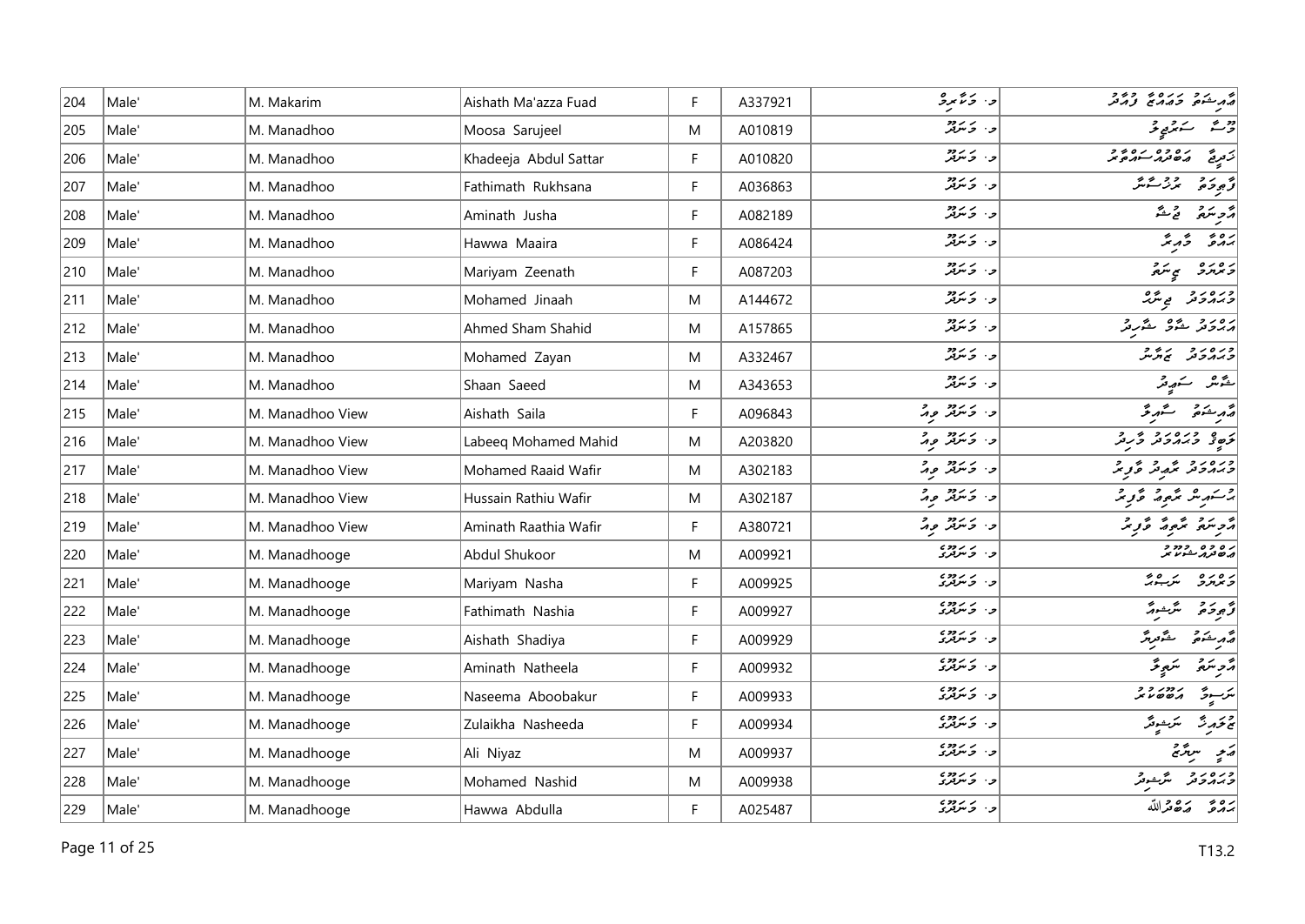| 230 | Male' | M. Manadhooge    | Mohamed Mahid Moosa Fulhu | M         | A045401 | د . که سروری<br>د . که سرفری | وره رو په د سورو<br><i>وبرم</i> ونټر ورنتر وستون |
|-----|-------|------------------|---------------------------|-----------|---------|------------------------------|--------------------------------------------------|
| 231 | Male' | M. Manadhooge    | Mohamed Imran             | M         | A092252 | ر روده<br>و۰ و سرترو         | ورەرد مەدىر                                      |
| 232 | Male' | M. Manadhooge    | Ibrahim Nasih             | M         | A125296 | ر روده<br>و۰ و سربرو         | أرە ئۆر ئەسىر ئە                                 |
| 233 | Male' | M. Manadhooge    | Ismail Nashau Nashid      | M         | A165820 | ر روده<br>و کرمونوی          | ر مەڭ بوگە س <i>رىشى" سرىغون</i> ر               |
| 234 | Male' | M. Manadhooge    | Hanaan Shiham             | F         | A324695 | ر روده<br>و کرمونوی          | بَرْ مَرَّرْ وَ الْمَرْكَزُ                      |
| 235 | Male' | M. Mecro Villa   | MOHAMED RASHEED           | M         | A066241 | ە بەرە ئەر                   | ورەرو بەيدۇ.                                     |
| 236 | Male' | M. Mecro Villa   | Fathimath Areesha         | F         | A077221 | - جوه چه چوځه                | وتودة المبيث                                     |
| 237 | Male' | M. Mecro Villa   | Aishath Rimsha            | F         | A077222 | ى ئەممى ئە                   | وكرمشكم بروحة                                    |
| 238 | Male' | M. Mecro Villa   | Aminath Nirasha           | F         | A077273 | د . د ۷۶ کرونژ               | أزويتم سترشأ                                     |
| 239 | Male' | M. Mecro Villa   | Mariyam Maisha            | F.        | A147259 | ى ئەم مىمبوقە                | رەرە ئەر                                         |
| 240 | Male' | M. Melly         | Dr. Mohamed Ali           | M         | A051539 | او کو                        | ، دره در کرد                                     |
| 241 | Male' | M. Melveenaa     | Fauziyya Ali              | F         | A105502 | و٠ ۇۋەپەگر                   | ز می مه که می                                    |
| 242 | Male' | M. Mitry Park    | Mohamed Hussain           | M         | A052635 | وا وع برؤبره                 | ورەرو ورىدىگ                                     |
| 243 | Male' | M. Mitry Park    | Aminath Enash Ahmed       | F         | A071728 | د· دِعْبِرتَمْهُ             | أأدينهم ويترك أرورد                              |
| 244 | Male' | M. Mitry Park    | Fathmath Uzuha            | F         | A076677 | د· دِڠېرِتَرْ برر            | $rac{1}{2}$ $rac{2}{5}$ $rac{2}{5}$              |
| 245 | Male' | M. Mitry Park    | Ahmed Hussain             | ${\sf M}$ | A076678 | د· دِڠېرِزٌمر،               | رەرو ورىدىگ                                      |
| 246 | Male' | M. Mitry Park    | Aishath Hussain           | F         | A076679 | د· دِءِ برِ زُّبر،           | مەر شىم بەسكىرىش                                 |
| 247 | Male' | M. Mitry Park    | Aishath Siuna             | F         | A096846 | د· دِءِ برِ زُّبر،           | ۇرمىشى سىرتىر                                    |
| 248 | Male' | M. Mitry Park    | Aishath Firasha           | F         | A124444 | د· دِڠېرِرَّسْر              | لأرخني وبرحة                                     |
| 249 | Male' | M. Mitry Park    | Mariyam Shiuna            | F         | A155868 | د· دِڠېرِرَّىر               | أومره شورهم                                      |
| 250 | Male' | M. Mitry Park    | Fathimath Rasheeda        | F         | A155869 | د· دِڠېرِرَّبْر،             | أوٌمودَهُ بَرَجهُ                                |
| 251 | Male' | M. Mitry Park    | Ahmed Faris Mohamed       | M         | A156095 | د· دِڠؠرِڙَ براءُ            | رەرد ۋىرے درەرد                                  |
| 252 | Male' | M. Mitry Park    | Hassan Farhan Mohamed     | M         | A160861 | و· وַפْתٍ زَّمْرٌ،           | ر ده د ده و دره د د<br>پرستنگ و بورش و برماونتر  |
| 253 | Male' | M. Mitry Park    | Ummu Kulsoom              | F         | A215643 | د· دڠېرتزېر                  |                                                  |
| 254 | Male' | M. Mitry Park    | Ali Fariu Mohamed         | M         | A340922 | و. <sub>و</sub> قع پرتمبر    | أياي ومعرها وبرورو                               |
| 255 | Male' | M. Moomiyaa Aage | Ali Riyaz                 | M         | A052889 | כי צקדי, "ג'                 | أريمو بروزعه                                     |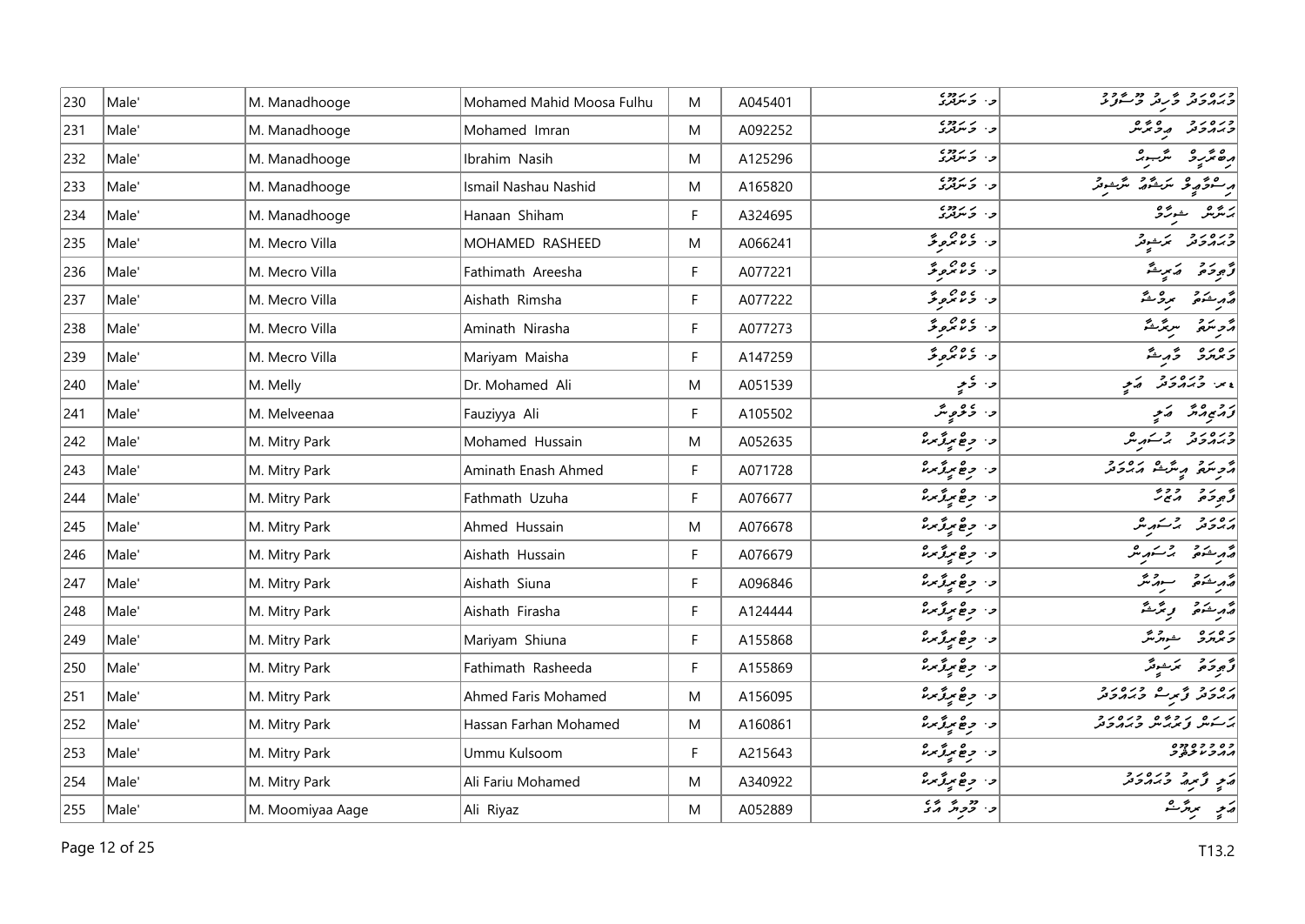| 256 | Male' | M. Moomiyaa Aage | Nahida Mohamed             | F         | A052890 | כי צבית הצ                                     | و ره ر د<br><i>د ب</i> رگر تر<br>بتزبر قتر        |
|-----|-------|------------------|----------------------------|-----------|---------|------------------------------------------------|---------------------------------------------------|
| 257 | Male' | M. Moomiyaa Aage | Naziya Mohamed             | F.        | A056659 | د. دومهٔ پی                                    | متنبع ثر<br>و ر ه ر و<br>تر پر ژ تر               |
| 258 | Male' | M. Moomiyaa Aage | Ali Nazim                  | M         | A061842 | בי "כבו <i>ת ה</i> 'ז<br>בי "כבו <i>ת ה</i> 'ז | ړې شموه                                           |
| 259 | Male' | M. Moomiyaa Aage | Ahmed Fazeen               | M         | A077823 | כי צבות הצ                                     | رەرد توپى                                         |
| 260 | Male' | M. Moomiyaa Aage | Aishath Ali Riyaz          | F         | A161432 | כי צבות הש                                     | وأرشكني وكمع بمروكب                               |
| 261 | Male' | M. Moomiyaa Aage | Umar Ali Riyaz             | M         | A328929 | כי צקה, "ז'                                    | ەدىر ەپر بەرگ                                     |
| 262 | Male' | M. Moomiyaage    | Mohamed Zahir              | M         | A033657 | כי כציבות בי                                   | ورەر دىگرىز                                       |
| 263 | Male' | M. Moomiyaage    | Fathimath Nazima           | F         | A041072 | כי כציבות בי                                   | توجوختم متبوخ                                     |
| 264 | Male' | M. Moomiyaage    | Nadiya Mohamed             | F         | A043455 | و . وحویزی                                     | متزبريز<br>ورەر د<br><i>دى</i> رمەتر              |
| 265 | Male' | M. Moomiyaage    | Ahmed Nazim                | M         | A054063 | و . و .<br>و . و تروری                         | بر ه بر د<br>م <i>. بر</i> <del>د</del> ر<br>سگەد |
| 266 | Male' | M. Moomiyaage    | Ismail Habeeb              | M         | A056466 | و . و و پرې<br>د . و و پرې                     |                                                   |
| 267 | Male' | M. Moomiyaage    | Reena Abdul Wahid          | F         | A114813 | כי כציבות בי                                   | ىرىگە كەھەر دەرىر                                 |
| 268 | Male' | M. Moomiyaage    | Mohamed Aiman Adam         | M         | A166413 | و . و و پرې<br>د . و و پرې                     | כנים גם בתביל הבק                                 |
| 269 | Male' | M. Moomiyaage    | Aishath Anany Abdul Wahaab | F         | A166414 | و . و . و . و .<br>د . و تر پر                 | ه مشور کمیکن مصر ده ده ده و                       |
| 270 | Male' | M. Moomiyaage    | Riuman Mohamed Zahir       | F         | A327524 | כי כבירות.<br>כי כבירות                        | בשם במסמך של ב                                    |
| 271 | Male' | M. Moorithige    | Hussain Shakir             | ${\sf M}$ | A037595 | ه . هم چونه<br>د . هم چونه                     | رحم مسکور کے مقام میں<br>مقام                     |
| 272 | Male' | M. Moorithige    | Mariyam Falaha             | F.        | A055614 | و . وجمعرو<br>و . و مجمو                       | ر ه ر ه<br><del>ر</del> بربرگ<br>ۇ ئۇرگ           |
| 273 | Male' | M. Muniyaage     | Adnan Adam                 | M         | A032901 | د. ژىروژ                                       | پور ہ<br>مرکز<br>ىر تەشرىئە<br>مەنترىنىز          |
| 274 | Male' | M. Muniyaage     | Naeema Hassan              | F         | A033061 | و. ژُسرگرُدُ                                   | سَمِيرةَ<br>برسەمىر                               |
| 275 | Male' | M. Muniyaage     | Fathimath Shahida          | F.        | A038901 | و. ژىپرېژ                                      | ۇپ <sub>و</sub> دۇ ش <sup>ې</sup> رى <i>د</i>     |
| 276 | Male' | M. Muniyaage     | Ahmed Humaid               | M         | A153436 | د. ژسرگری                                      | גם גב בגב                                         |
| 277 | Male' | M. Muniyaage     | Hussain Sunil              | M         | A167499 | و . ئۇ ئىرىگرى                                 | چرىكىرىش سىسرى<br>مەسكىرىش                        |
| 278 | Male' | M. Muniyaage     | Abdulla Junaidh            | M         | A257858 | و . و سرگری                                    | وحدالله<br>قے سکہر فٹر                            |
| 279 | Male' | M. Naaloothu     | Ahmed Ali                  | M         | A077821 | و . شروح<br>و . شرعره                          | پروژ په په                                        |
| 280 | Male' | M. Naaloothu     | Mifthah Ahmed              | M         | A155303 | و . شروح<br>و . شروح                           | پرور و<br>ل و ژه بر<br>الرقم بر                   |
| 281 | Male' | M. Naaloothu     | Misbah Ahmed               | M         | A155304 | و . شروح<br>و . شر <i>و</i> ح                  | وسوه ده دو<br>وسوحد مدونر                         |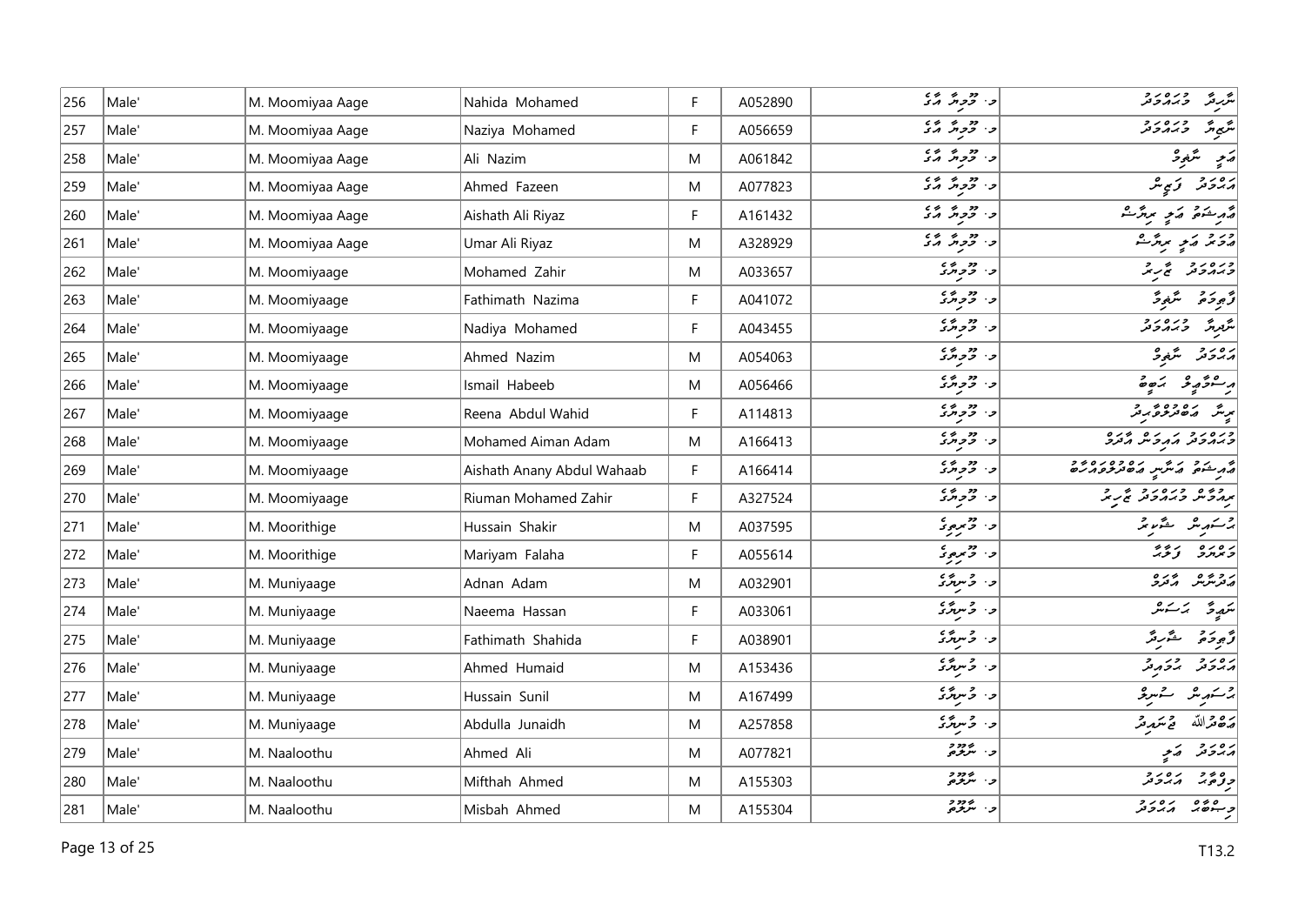| 282 | Male' | M. Naaloothu      | Rifga Ahmed             | F  | A301284 | و. شروح                                | بروقة - ماير و                             |
|-----|-------|-------------------|-------------------------|----|---------|----------------------------------------|--------------------------------------------|
| 283 | Male' | M. Nector         | Abdul Haleem Ibrahim    | M  | A038541 | وسي وريد                               | גפנגיק גם הי                               |
| 284 | Male' | M. Nector         | Shamsiyya Moosa         | F  | A038542 | و، سرمانھے پر                          | شووسهه وحمش                                |
| 285 | Male' | M. Nexus          | Aishath Shardha         | F  | A072733 | جە بىر ئەكەب ھە                        | و المريد و المحمد المريد الم               |
| 286 | Male' | M. Nexus          | Ismail Waheed           | M  | A322682 | ىر، ئىزىۋىسەكەت                        | وڪوڻو وَرِثر                               |
| 287 | Male' | M. Nexus          | Mohamed Zayin Adhil     | M  | A328014 | ج ، مگرنڈ کے ک                         | כממכת התיית התיכ                           |
| 288 | Male' | M. Nexus          | Mohamed Shaif Adil      | M  | A330908 | ج. مگرنڈ کے ک                          | ورەرو خىرۇ كەرگ                            |
| 289 | Male' | M. Nexus          | Ahmed Shaaif Adil       | M  | A330909 | ج ، مگرنڈ کے ک                         | <i>ג د د ته شهر و ه</i> ُمرِ د             |
| 290 | Male' | M. Nexus          | Aishath Nirasha         | F  | A403865 | چە، ئىرت <sub>ى</sub> مەكەب            | وكركو الروكة                               |
| 291 | Male' | M. Niyadhurumaaqe | Aminath Shaheen         | F  | A035033 | و. سرپرورور                            | أزويتم فستوبش                              |
| 292 | Male' | M. Niyadhurumaage | Khadeeja Shabeen        | F. | A035447 | و . سرپروژبروی<br>و . سرپرتربروی       | كترقح المشوهر                              |
| 293 | Male' | M. Niyadhurumaaqe | Mariyam Shifa           | F  | A035449 | و. سرگر گروه کالم                      | ر ه بر ه<br><del>ر</del> بر بر ژ<br>سنسوسح |
| 294 | Male' | M. Niyadhurumaaqe | Aishath Shahuda         | F  | A045388 | و. سرپروروی                            | وكرم شكرة المشاركة والمحر                  |
| 295 | Male' | M. Niyadhurumaage | Ahmed Shafiu            | M  | A048974 | د. سرپرتر پروی<br>سرپرتر پروی          | دەر دەر ھەرچ                               |
| 296 | Male' | M. Niyadhurumaaqe | Fathimath Shafqa        | F  | A049570 | و . سرگرگردی<br>و . سرگرگردی           | توجوحه شوور                                |
| 297 | Male' | M. Niyadhurumaaqe | Ali Zayaan Shaafiu      | M  | A325389 | و . سرپروژبرو .<br>و . سرپرتربرو .     | ړنو ټگرنگر څوړ                             |
| 298 | Male' | M. Niyadhurumaage | Fathimath Yamna Mohamed | F  | A329724 | و . سرپرو و ده و<br>و . سرپرترو و      | و د د ده و ده د د                          |
| 299 | Male' | M. Niyadhurumaage | Fathimath Zainy Shaafiu | F  | A344874 | و . سرپروژبروی<br>و . سرپرتربروی       | قُرُوحِهِ نَمْ مِسٍ مُتَّوَرِ              |
| 300 | Male' | M. Peace Heaven   | Athifa Ahmed            | F. | A025807 | <sub>و: يو</sub> سىئ ئەر               | چې ته پره د د                              |
| 301 | Male' | M. Peace Heaven   | <b>Abdul Gadeer</b>     | M  | A034964 | و. پرٍڪري عر                           | ره <del>د و</del> ړ<br>د ه مرڅو د مړين     |
| 302 | Male' | M. Peace Heaven   | Mohamed Lassan          | M  | A040249 | <sub>و</sub> . پ <sub>و</sub> ست کریمر | ورەرو رەپ                                  |
| 303 | Male' | M. Peace Heaven   | Nazeefa Ahmed           | F  | A042101 | ر <sub>: يو</sub> س <i>ترکونگر</i>     | أستنج وتشاتر والمرادر                      |
| 304 | Male' | M. Peace Heaven   | Wadheefa Ahmed          | F  | A043648 | ر. ب <sub>و</sub> سترکر تر             | وَمَدِوَّ دَيْرَ دَو                       |
| 305 | Male' | M. Peace Heaven   | Aishath Lahath          | F  | A044257 | و. پرسه برخ مګر                        | وكرماشكا والمحارم                          |
| 306 | Male' | M. Peace Heaven   | Haneefa Ahmed           | F  | A045318 | <sub>چ</sub> . پ <sub>ر</sub> ے پر عام | يەستى ئەسىمىتى                             |
| 307 | Male' | M. Peace Heaven   | Abdul Wadood            | M  | A045566 | <sub>و</sub> . پ <sub>ر</sub> ے ئے ئە  | ر ۵ و ۵ ر دو و<br>پرې تر پوړو تر تر        |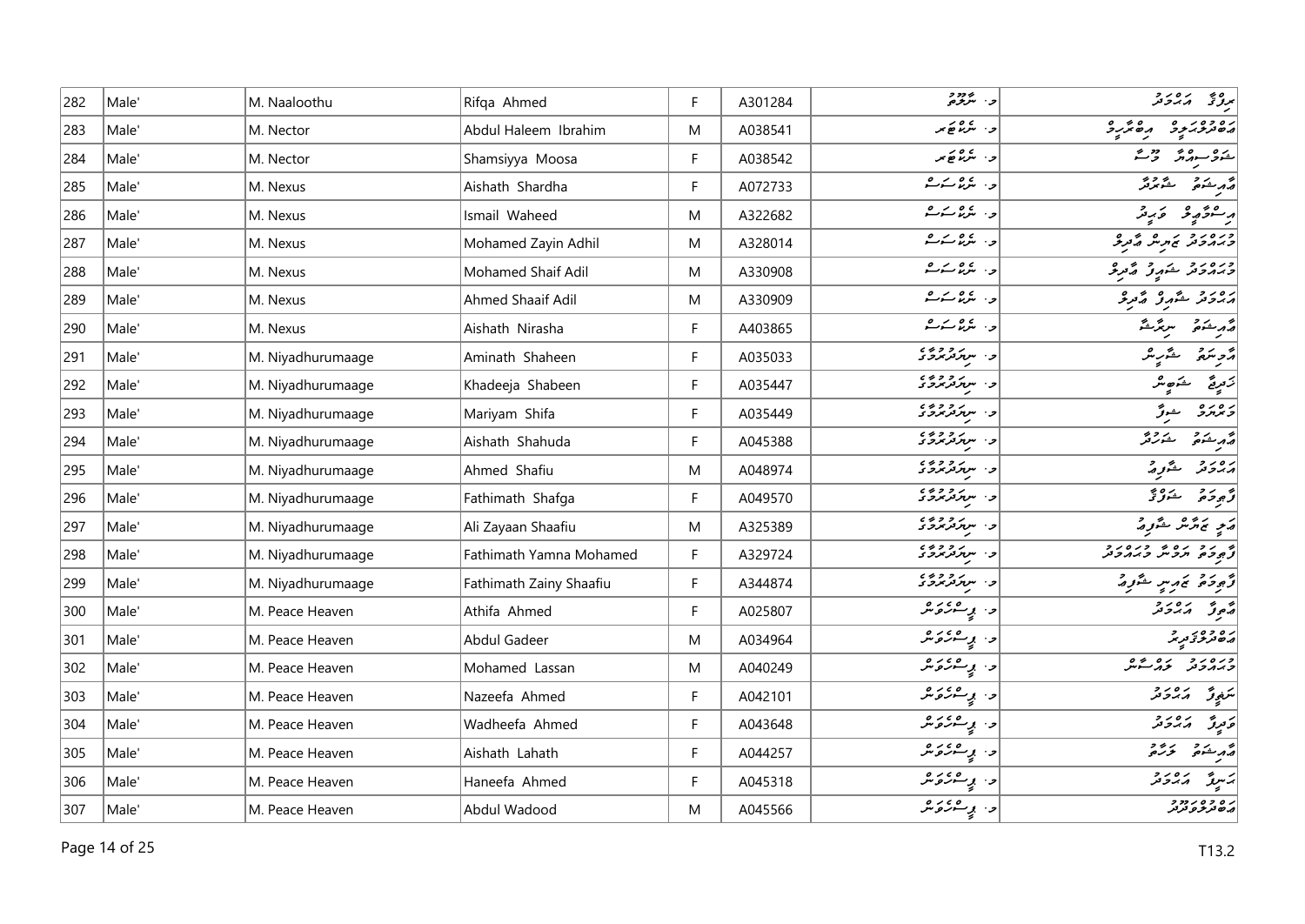| 308 | Male' | M. Peace Heaven | Saheefa Ahmed                 | F  | A056273 | <sub>و: يو</sub> سىئ كەنگە                                                      | يە ئەرق<br>برور و                                |
|-----|-------|-----------------|-------------------------------|----|---------|---------------------------------------------------------------------------------|--------------------------------------------------|
| 309 | Male' | M. Peace Heaven | Zuhuda Aleem                  | F. | A062465 | <sub>و</sub> . <sub>بو</sub> ر عرب عرب ش                                        | ج ژنگر   مَرْجُو دُ                              |
| 310 | Male' | M. Peace Heaven | Abdul Aleem Ahmed             | M  | A071890 | <sub>و</sub> . پ <sub>ر</sub> ے ئے ئە                                           | بر 2 ر ح<br>م <i>ر</i> بر <del>و</del> تر        |
| 311 | Male' | M. Peace Heaven | Fathimath Sana                | F. | A141817 | اه وپه ده کاره                                                                  | قَ مِ حَقٌّ مِ سَنَدٌ                            |
| 312 | Male' | M. Peace Heaven | Mohamed Zoreef                | M  | A144560 | ار. پ <sub>و</sub> ر عرکار                                                      | ورەر دىدە                                        |
| 313 | Male' | M. Peace Heaven | Ahmed Shiyaf                  | M  | A144581 | و٠ وٍرورو شر                                                                    | ره ر و<br>پرېرو تر شو <del>برن</del> و           |
| 314 | Male' | M. Peace Heaven | Mishkath Ahmed Rasheed        | F. | A161516 | <sub>و</sub> . پ <sub>ر</sub> ے ئے ئد                                           | و شرعتی مهرونه مرشونر                            |
| 315 | Male' | M. Penama Villa | <b>IBRAHIM ASH HAD ISMAIL</b> | M  | A140983 | و· بۇ ئىرگە ئوق                                                                 | رەپرى كەشرىق بەسىۋېرى                            |
| 316 | Male' | M. Penama Villa | Mohamed Ashwag Ismail         | M  | A254239 | ى ئەكەنگە بۇ ئە                                                                 | ورەر د رەپە رەپەر                                |
| 317 | Male' | M. Penamaage    | Mohamed Khalid                | M  | A047318 | ە . بۇ ئىرى <i>ە</i>                                                            | ورەرو ژونر                                       |
| 318 | Male' | M. Penamaage    | Fathimath Khalid              | F. | A047319 | ه ۱۰ وره و<br>د ۱۰ وگلوری                                                       | ۇ بوخ <sub>ى</sub><br>رَّ توترُ                  |
| 319 | Male' | M. Penamaage    | Khadeeja Ali                  | F  | A131195 | ە . بۇ ئىرى <i>ە</i>                                                            | رَمَرِيَّ ۖ مَ ۖ وَ                              |
| 320 | Male' | M. Sammaamuaage | Fathimath Rasheedha Mohamed   | F  | A025869 | $\begin{array}{cc} 0 & 0 & 0 & 0 \\ 0 & 0 & 0 & 0 \\ 0 & 0 & 0 & 0 \end{array}$ | و و د د کر د د د د د د                           |
| 321 | Male' | M. Sammaamuaage | Khadeeja Ali                  | F  | A059898 | $\frac{20000}{2000000}$                                                         | ترمرقے کے مح                                     |
| 322 | Male' | M. Sammaamuaage | Abdulla Rasheed Mohamed       | M  | A085477 | $\begin{array}{cc} 0 & 0 & 0 & 0 \\ 0 & 0 & 0 & 0 \\ 0 & 0 & 0 & 0 \end{array}$ | ره و الله ترجع و ده د و<br>مصرالله ترجعر وبرمرمز |
| 323 | Male' | M. Sammaamuaage | Adam Mohamed                  | M  | A099941 | $\frac{20000}{2000000}$                                                         | برده وره دو<br>پرترو وبرپروتر                    |
| 324 | Male' | M. Sammaamuaage | Amir Mohamed                  | M  | A102539 |                                                                                 |                                                  |
| 325 | Male' | M. Sammaamuaage | Aminath Rasheeda              | F. | A124501 | $\frac{20000}{20000}$                                                           | ۇرچىدە ئەجە                                      |
| 326 | Male' | M. Sammaamuaage | Hamza Rasheed                 | M  | A336111 | $\frac{c\otimes\mathbb{R}}{c\otimes\mathbb{R}}$ . $\mathbb{R}$                  | رەم كەشەھ                                        |
| 327 | Male' | M. Sammaamuaage | Aishath Mauva Rasheedh        | F  | A350403 | $\begin{array}{cc} 0 & 0 & 0 & 0 \\ 0 & 0 & 0 & 0 \\ 0 & 0 & 0 & 0 \end{array}$ | د.<br>د کرد شکوه از دره ایر شوتر                 |
| 328 | Male' | M. Sammaamuaage | Hussain Zaidhaan Rasheedh     | M  | A381982 | د. سته ۶۶۶ و پر                                                                 | ج سەر شەر ئەر ئۇنىڭ ئىزىدىنى                     |
| 329 | Male' | M. Sammaamuaage | Najah Abdul Razzaq            | M  | A434869 | $\begin{array}{cc} 0 & 0 & 0 & 0 \\ 0 & 0 & 0 & 0 \\ 0 & 0 & 0 & 0 \end{array}$ | קמת קסתם קסמת<br>ייתבה השינה <i>ה</i> אבצ        |
| 330 | Male' | M. Sanmaamuge   | Aminath Ali                   | F. | A041216 | و، سەھرىرى                                                                      | ړې سرچ په کړ                                     |
| 331 | Male' | M. Sanmaamuge   | Mohamed Ibrahim               | M  | A041380 | و. شەھرىرى<br>ئ                                                                 | ورەرو مەھرىرو                                    |
| 332 | Male' | M. Sanmaamuge   | FATHIMATH IBRAHIM             | F  | A062104 | و. شەھرى دە                                                                     | ەھ تررۈ<br>و څو څه د                             |
| 333 | Male' | M. Sanmaamuge   | Ali Ibrahim                   | M  | A078906 | و . ستورو و و و و ع                                                             | ړې ره ټرېږ                                       |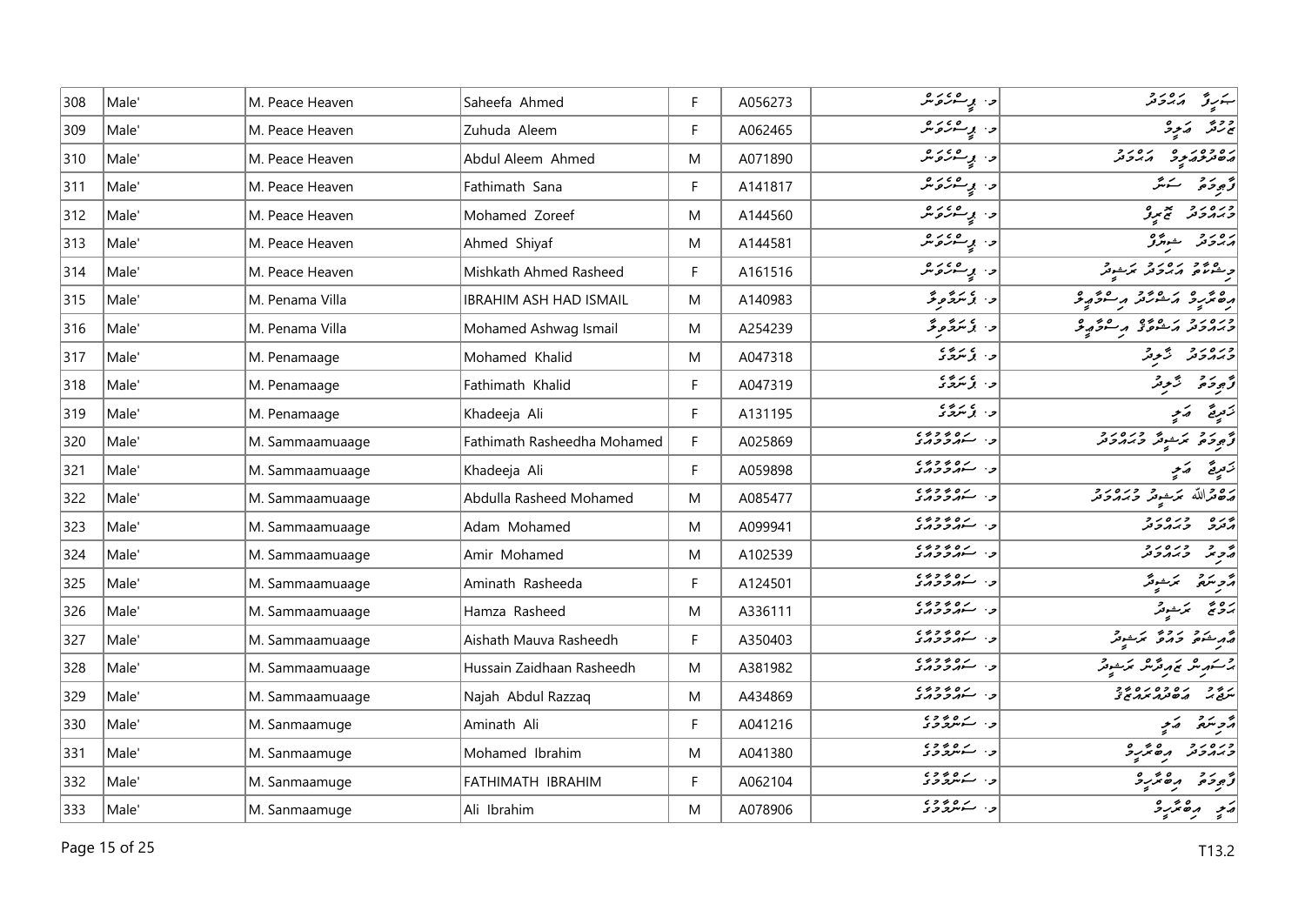| 334 | Male' | M. Sanmaamuge    | Fathimath Lamsha Mohamed  | F         | A284745 | و. شەھرەرى                           | تحجج وتحريق وره رو                                  |
|-----|-------|------------------|---------------------------|-----------|---------|--------------------------------------|-----------------------------------------------------|
| 335 | Male' | M. Skyla         | Hussain Rasheed           | M         | A037770 | د . سىمەمۇ                           | الرسكور مثل مركب بير بير<br>مراجع السياسي           |
| 336 | Male' | M. Skyla         | Mohamed Ishan Rasheed     | M         | A123644 | <br> د سنگموړنگه                     | ورەرو برېش پرېشونر<br><i>وبرېرونر بر</i> ېش پرېشونر |
| 337 | Male' | M. Skyla         | Ismail Iman Rasheed       | M         | A332994 | ە سەئەرگە                            | ر موځ په د څکر لرمونه                               |
| 338 | Male' | M. Thakandhoo    | Sobira Ahmed              | F         | A037412 | ر ر ر ه دو<br>و <i>. ه ما</i> سربر   |                                                     |
| 339 | Male' | M. Thakandhoo    | Ismail Shafeeu            | M         | A057457 | ر ر ر دود.<br>و ۱ مون سرفر           | أبر سنتو الله في المسكندية المحمد المستخرجة         |
| 340 | Male' | M. Thakandhoo    | Mohamed Shafeeu           | M         | A059501 | ر ر ر د دو.<br>و ۰ مونم سرفر         | ورەرو شۆرۈ                                          |
| 341 | Male' | M. Thakandhoo    | Fathmath Shafiya          | F         | A062606 | ر ر ر د دو.<br>و ۰ مونم سرفر         | أراوحو المحفران                                     |
| 342 | Male' | M. Thakandhoo    | Aishath Shafiya           | F         | A062608 | ر ر ر ه دو<br>و ۰ ج <i>و ما</i> سرفر | أمار مسكوم المشمور                                  |
| 343 | Male' | M. Thakandhoo    | Mohamed Fathik Ali Farhad | M         | A356814 | ر ر ر دود.<br>و ۱ مون سرفر           | وره رو و وه کرد و د دود                             |
| 344 | Male' | M. Thakandhoo    | Ahmed Juman               | M         | A367600 | ر ر ر د دو.<br>و ۰ مونم سرفر         | رەر دەر                                             |
| 345 | Male' | M. Thakandhoo    | Hawwa Rushdha Hussain     | F         | A375856 | ر ر ر د دو.<br>و ۰ مونم سرفر         | رەپ چە ئەسىر برىسكى                                 |
| 346 | Male' | M. Three Flowers | Aminath Saleema Hussain   | F         | A035168 | و٠ ق <sub>ۇمۇ</sub> رۇتۇتۈپرىش       | أأوبتم كالموقا بالتكريش                             |
| 347 | Male' | M. Three Flowers | Fathimath Samila          | F         | A036664 | و٠ ه پروڅو پرت                       | أزُّبُورَهُ سُدْرِدَّ                               |
| 348 | Male' | M. Three Flowers | Salma Hussain             | F         | A037189 | و٠ ق <sub>و</sub> موثوڅو مرگ         | سود بريده                                           |
| 349 | Male' | M. Three Flowers | Salwa Hussain             | F         | A052210 | و٠ <sub>م</sub> وبورو گرو برگ        | سەۋەر برسىمبەش                                      |
| 350 | Male' | M. Three Flowers | Samla Hussain             | F         | A054074 | و٠ قومٍ و څو څو مرث                  | سەۋقە ئەسەمبەر                                      |
| 351 | Male' | M. Three Flowers | Ali Saleem                | M         | A060960 | و· قويرو بحر تر مر ب                 | ړنو خوږ                                             |
| 352 | Male' | M. Three Flowers | Sharmeela Hussain         | F         | A093330 | و· قوم دو ترکو مرث                   | ڪنگرچ ٿي گرڪبريش                                    |
| 353 | Male' | M. Three Flowers | Ismail Saleem             | M         | A095247 | و٠ قومٍ و څو تو تر ک                 | ر شۇر ئەرۋ                                          |
| 354 | Male' | M. Three Flowers | Mohamed Jazlaan Saleem    | ${\sf M}$ | A353217 | و٠ ه پروڅو پرت                       |                                                     |
| 355 | Male' | M. Three Flowers | Mariyam Jaaishath Saleem  | F         | A353218 | و٠ قويږو څوکو برگ                    | وبراره الأراشية المنورة                             |
| 356 | Male' | M. Thuthiyaa     | Fathimath Zuhaira         | F         | A071427 | ح المحمومر<br>م                      | أزّوجو بي مركز                                      |
| 357 | Male' | M. Thuthiyaa     | Aishath Naurin Hashim     | F         | A071428 | د . م <sub>وم</sub> ر                | وأرشكتم متركم يرتكز كرشوف                           |
| 358 | Male' | M. Thuthiyaa     | Ahmed Hashim              | M         | A071429 | د قموش                               | رەرد ئەشرى<br>مەرىر ئەشرى                           |
| 359 | Male' | M. Thuthiyaa     | Mariyam Nasha Hashim      | F         | A141642 | د قموش                               | رەرە برېگە گىشو                                     |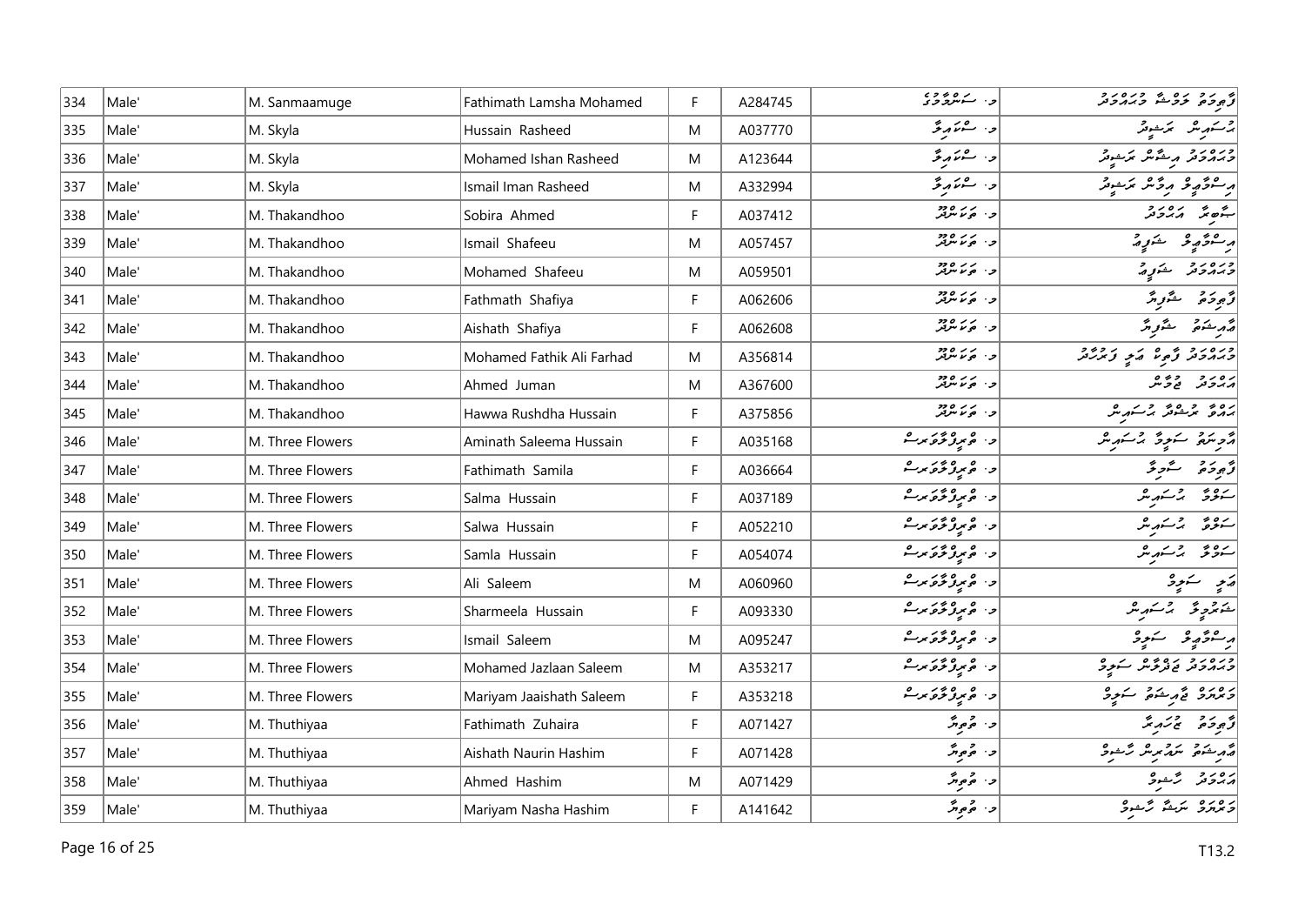| 360 | Male' | M. Town Lodge | Adam Mumal               | M           | A022882 | ر و و پره<br>د ۱ کار سرچ                | ووو<br>پە رە<br>مەنىرى                 |
|-----|-------|---------------|--------------------------|-------------|---------|-----------------------------------------|----------------------------------------|
| 361 | Male' | M. Town Villa | Hassan Nimal             | M           | A010100 | د غۇر شوڭر                              | برسەمىر<br>سردٌ ثر                     |
| 362 | Male' | M. Town Villa | Abdulla Naseer           | M           | A010956 | - عَهْمَعْهِ قُ                         | رەقراللە<br>ىئرسېدىتى                  |
| 363 | Male' | M. Town Villa | Ibrahim Naseer           | M           | A033346 | - عَهْرَ مَعْرِ مَحْرِ                  | ەرھەترىر <sup>ى</sup><br>ىئەسبەتر      |
| 364 | Male' | M. Town Villa | Mohamed Weemaal          | M           | A035429 | - عدم معرفة                             | ورەرو پەۋ                              |
| 365 | Male' | M. Town Villa | Mohamed Nishwan          | M           | A036425 | ر <sub>مو</sub> ر مر <sub>و</sub> ڈ     | و ر ه ر د<br>تر پر تر تر<br>سرىشۇ ئەگر |
| 366 | Male' | M. Town Villa | AISHATH LAILA            | F           | A036426 | د غەزمىرىمۇ                             | أشركت فركر                             |
| 367 | Male' | M. Town Villa | Ahmed Nishan             | M           | A037162 | - عدم معر                               | رەرە س <sup>ى</sup> شىر<br>مەرىر س     |
| 368 | Male' | M. Town Villa | Hajara Hassan            | $\mathsf F$ | A061431 | - عەم ھوڭ                               | رُّمَ پُرَ سَرَ سُر                    |
| 369 | Male' | M. Town Villa | Hussain Naseer           | M           | A061768 | د غږم عرو ځه                            | برسكريش الكرسوبر                       |
| 370 | Male' | M. Town Villa | FATHIMATH LEELA          | F           | A061961 | - عەم شوېڅ                              | ۇۋەۋە بېۋ                              |
| 371 | Male' | M. Town Villa | Ismail Naseer            | M           | A064824 | د غەزمىنىدۇ                             | وسنتورو الكنبولا                       |
| 372 | Male' | M. Town Villa | Mariyam Shakeela         | F           | A067279 | د عد چمپوځ                              | رەرە خىرىگى                            |
| 373 | Male' | M. Town Villa | Fathimath Lamya Abdulla  | $\mathsf F$ | A073902 | د غەزمىرىمۇ                             | وَجِعَةٍ وَحَدَّثَ وَحَدَّاللَّهُ      |
| 374 | Male' | M. Town Villa | Fathimath Siyam          | $\mathsf F$ | A076312 | د· ع <sub>ا</sub> ر مهمونځ              | و ده سوره<br>ژبوده سوره                |
| 375 | Male' | M. Town Villa | Aminath Siyam            | F           | A076313 | - عدم معرفة                             | أرمز<br>سودنج                          |
| 376 | Male' | M. Town Villa | Aminath Ahmed            | F           | A085608 | د غەزمىرىمۇ                             | برەرد<br>أرمحر سنرو                    |
| 377 | Male' | M. Town Villa | Adam Shiyam              | M           | A124198 | د <sub>ع</sub> رم معرف                  | په ره<br>د ترو<br>شەدگرى               |
| 378 | Male' | M. Town Villa | Ahmed Siyam              | M           | A215299 | د عد شعر د                              | גם ג' ב' קייברי<br>ג' ברב ה' קייברי    |
| 379 | Male' | M. Town Villa | Aishath Yoonus           | F           | A215300 | د عد شهورځ                              | و مشور دوره<br>مهر شور مرس             |
| 380 | Male' | M. Town Villa | Hussain Shiyam           | M           | A260848 | د غەزمىرىدۇ                             | جر سکه شور شورگرد<br>مر                |
| 381 | Male' | M. Town Villa | Mohamed Lubab Hussain    | M           | A323883 | د غږمشوڅه                               |                                        |
| 382 | Male' | M. Town Villa | Fathmath Malak Willamsen | $\mathsf F$ | A341253 | <br> - ع <sub>ام</sub> معروفه           | وتجوخهم ولحزم ولحوالمسكر               |
| 383 | Male' | M. Town Villa | Mariyam Shiyam           | $\mathsf F$ | A351305 | د غەزمىرىمۇ                             | تره بره شودگر<br>تربر در مشودگرد       |
| 384 | Male' | M. Town Villa | Hassan Shiyam            | M           | A354235 | —<br>  <i>د ق</i> ارىمبرۇ               | بركسكس خوردو                           |
| 385 | Male' | M. Town Villa | Ali Leevan Mohamed       | M           | A361752 | د <sub>،</sub> ع <sub>ا</sub> ر مهمونځه | أرشح محمدة ورورد                       |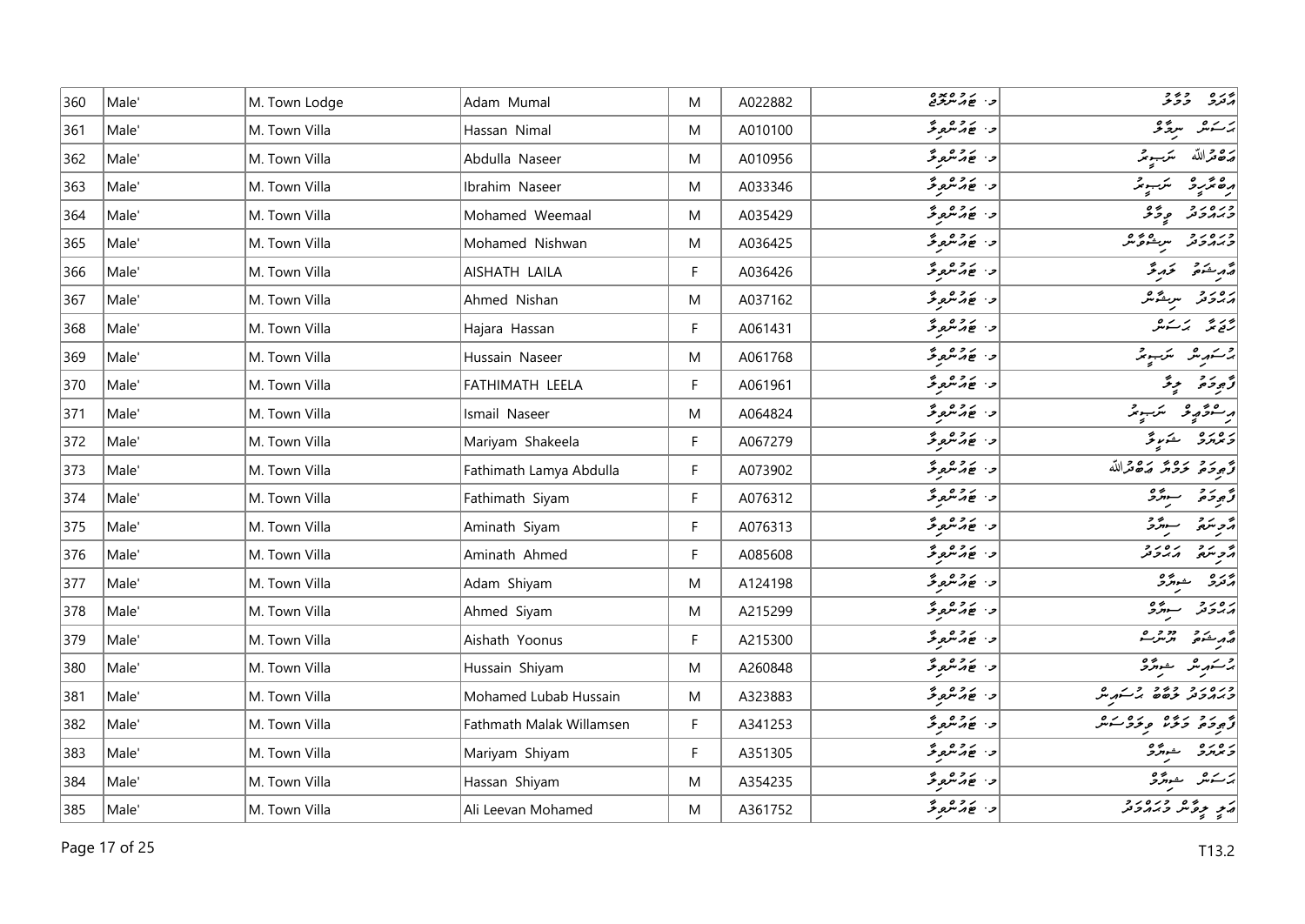| 386 | Male' | l M. Town Villa  | Fathimath Layal Mohamed |   | A361755 | و· عَهْرْسْهِ تَرْ                              | و د د ده دره در د<br>گرجونو ترمر د درمان   |
|-----|-------|------------------|-------------------------|---|---------|-------------------------------------------------|--------------------------------------------|
| 387 | Male' | M. Town Villa    | Mohamed Lameen Abdulla  | M | A361758 | ار به تور شهر تر                                | وره رو بروش وهزالله                        |
| 388 | Male' | M. Victory House | Fathimath Zahira        |   | A025453 | د ، وِلاھي پر پار ق                             | توجوحوا المحرار                            |
| 389 | Male' | M. Victory House | Ahmed Asim Rasheed      | M | A033693 | د· وى <sub>م</sub> قى <i>برگە</i> ر ش           | پروتر کمیسو نمیشوتر                        |
| 390 | Male' | M. Victory House | Abu bakr Ali            | M | A033694 | د ، و <i>ماغېر ز</i> ړ گ                        | 50000                                      |
| 391 | Male' | M. Victory House | Mohamed Afrah Gasim     | M | A037167 | <sub>ج۰</sub> وراءٍ <sub>مح</sub> ررة مشر       | 2000 0000 0000<br>  2000 00000 00000 00000 |
| 392 | Male' | M. Victory House | Ali Sadhin              | M | A092173 | د ، وناھ برگە <sup>و</sup> ھ                    | رښمو سنگورینګر                             |
| 393 | Male' | M. Victory House | Ahmed Rishwan           | M | A098092 | 0.52.20<br>و· وناھ <i>پر راد</i> نس             | رەرد پرىشورىش                              |
| 394 | Male' | M. Victory House | Areen Aboobakuru Ali    | M | A115592 | ا <sub>ح</sub> ، وي <sub>م</sub> كا يوركه كرد ف | ה את המיני כל ה                            |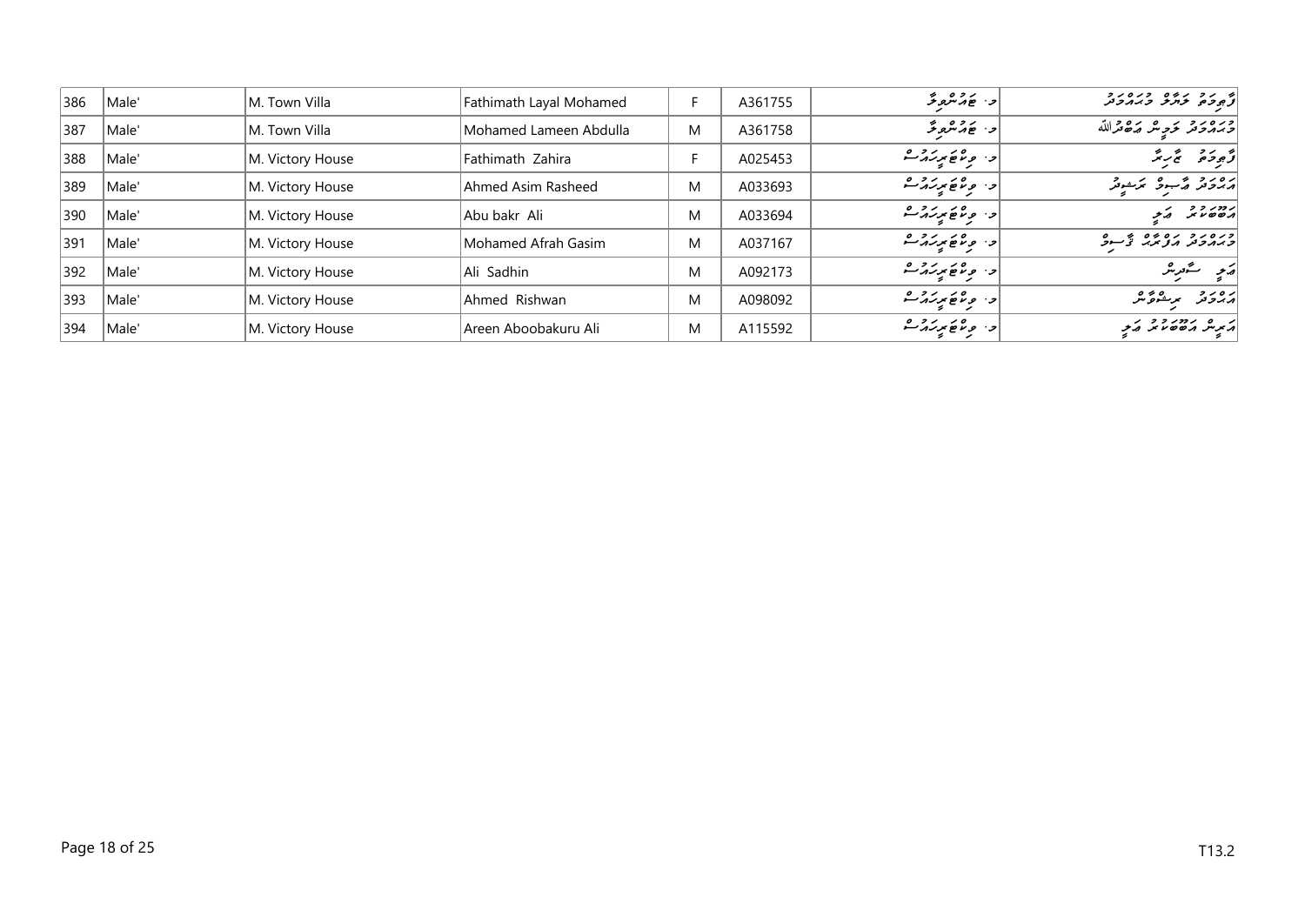## *w7qAn8m? sCw7mRo>u; wEw7mRw;sBo<*

| ' مرمر | 'يئرىثر: |
|--------|----------|
|        |          |
|        |          |
|        |          |

## *w7q9r@w7m> sCw7qHtFoFw7s; mAm=q7 w7qHtFoFw7s;*

| يئرمىش: | $^{\circ}$<br>. سر سر<br>$\cdot$ | $\circ$ $\sim$<br>-- | يئرمثر |
|---------|----------------------------------|----------------------|--------|
|         |                                  |                      |        |
|         |                                  |                      |        |
|         |                                  |                      |        |

| $\frac{2}{n}$ | $\overline{\phantom{a}}$ | اير هنه. | $\mathcal{O} \times$<br>سرسر |
|---------------|--------------------------|----------|------------------------------|
|               |                          |          |                              |
|               |                          |          |                              |
|               |                          |          |                              |

| ' ئىرتىر: | سر سر |  |
|-----------|-------|--|
|           |       |  |
|           |       |  |
|           |       |  |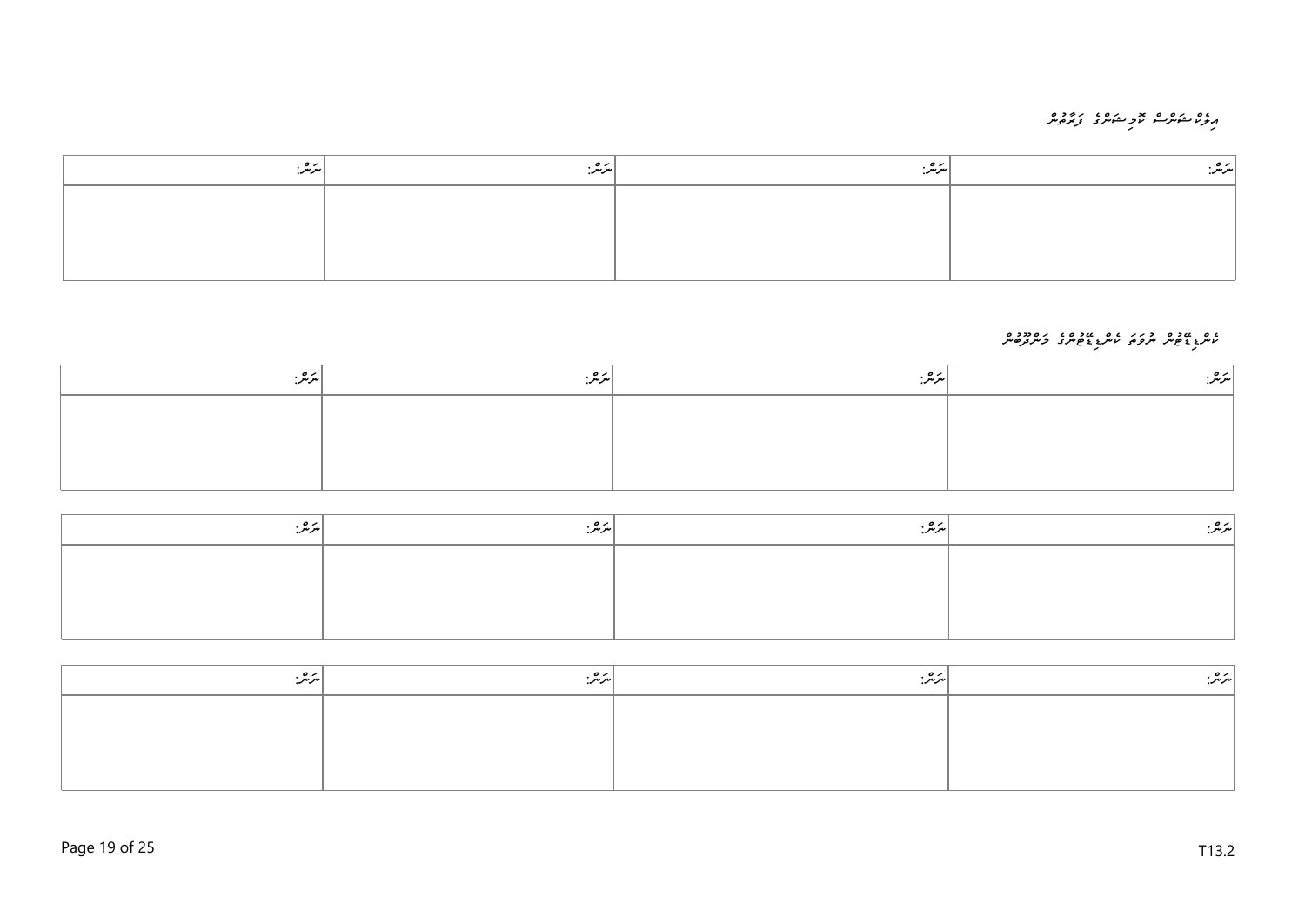| يره. | ο. | ا ير ه |  |
|------|----|--------|--|
|      |    |        |  |
|      |    |        |  |
|      |    |        |  |

| <sup>.</sup> سرسر. |  |
|--------------------|--|
|                    |  |
|                    |  |
|                    |  |

| ىئرىتر. | $\sim$ | ا بر هه. | لىرىش |
|---------|--------|----------|-------|
|         |        |          |       |
|         |        |          |       |
|         |        |          |       |

| 。<br>مرس. | $\overline{\phantom{a}}$<br>مر سر | يتريثر |
|-----------|-----------------------------------|--------|
|           |                                   |        |
|           |                                   |        |
|           |                                   |        |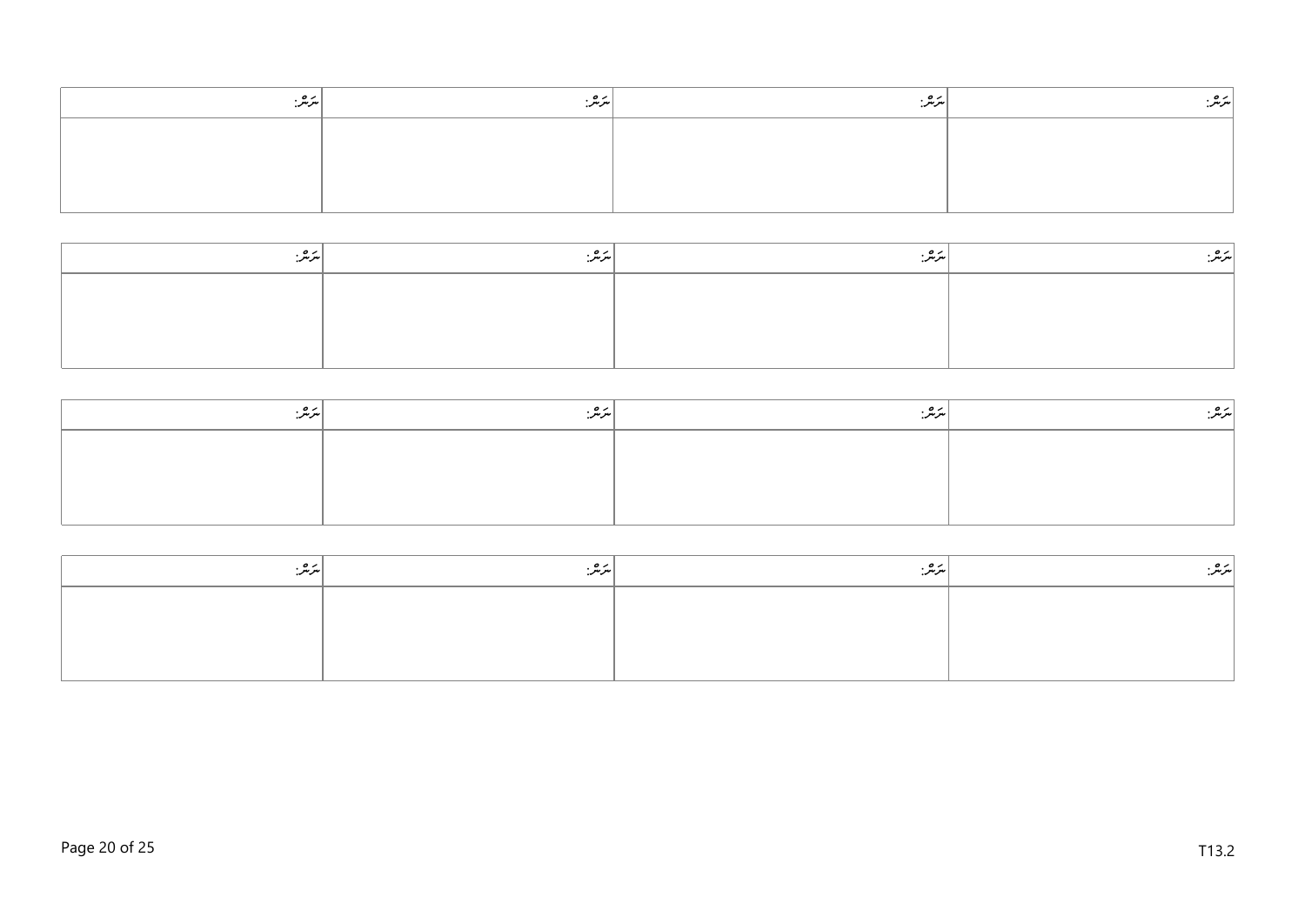| ير هو . | $\overline{\phantom{a}}$ | يرمر | اير هنه. |
|---------|--------------------------|------|----------|
|         |                          |      |          |
|         |                          |      |          |
|         |                          |      |          |

| ئىرتىر: | $\sim$<br>ا سرسر . | يئرمثر | o . |
|---------|--------------------|--------|-----|
|         |                    |        |     |
|         |                    |        |     |
|         |                    |        |     |

| 'تترنثر: | 。<br>,,,, |  |
|----------|-----------|--|
|          |           |  |
|          |           |  |
|          |           |  |

|  | . ه |
|--|-----|
|  |     |
|  |     |
|  |     |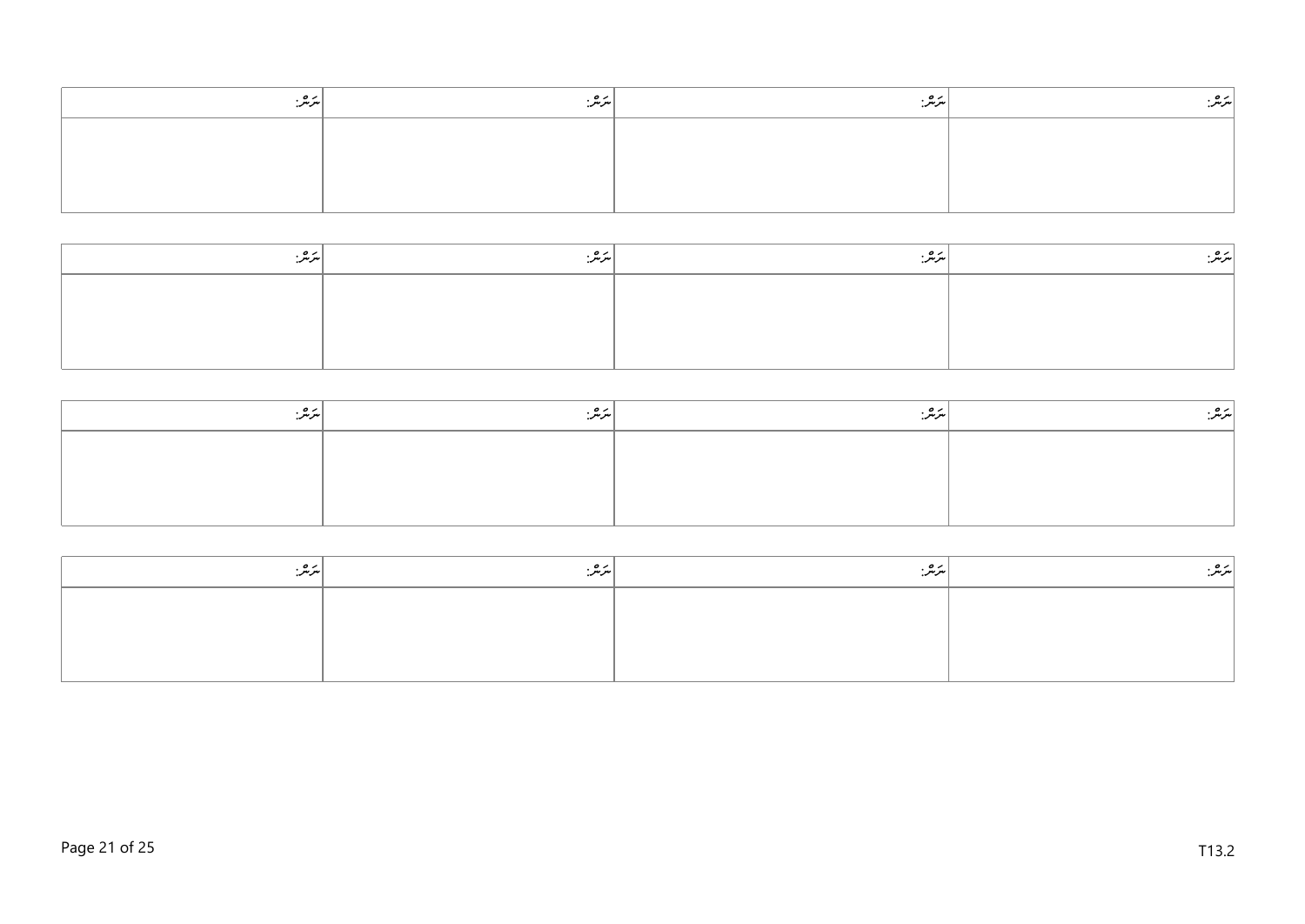| ير هو . | $\overline{\phantom{a}}$ | يرمر | اير هنه. |
|---------|--------------------------|------|----------|
|         |                          |      |          |
|         |                          |      |          |
|         |                          |      |          |

| ئىرتىر: | $\sim$<br>ا سرسر . | يئرمثر | o . |
|---------|--------------------|--------|-----|
|         |                    |        |     |
|         |                    |        |     |
|         |                    |        |     |

| 'تترنثر: | . .<br>يسمونس. |  |
|----------|----------------|--|
|          |                |  |
|          |                |  |
|          |                |  |

|  | . ه |
|--|-----|
|  |     |
|  |     |
|  |     |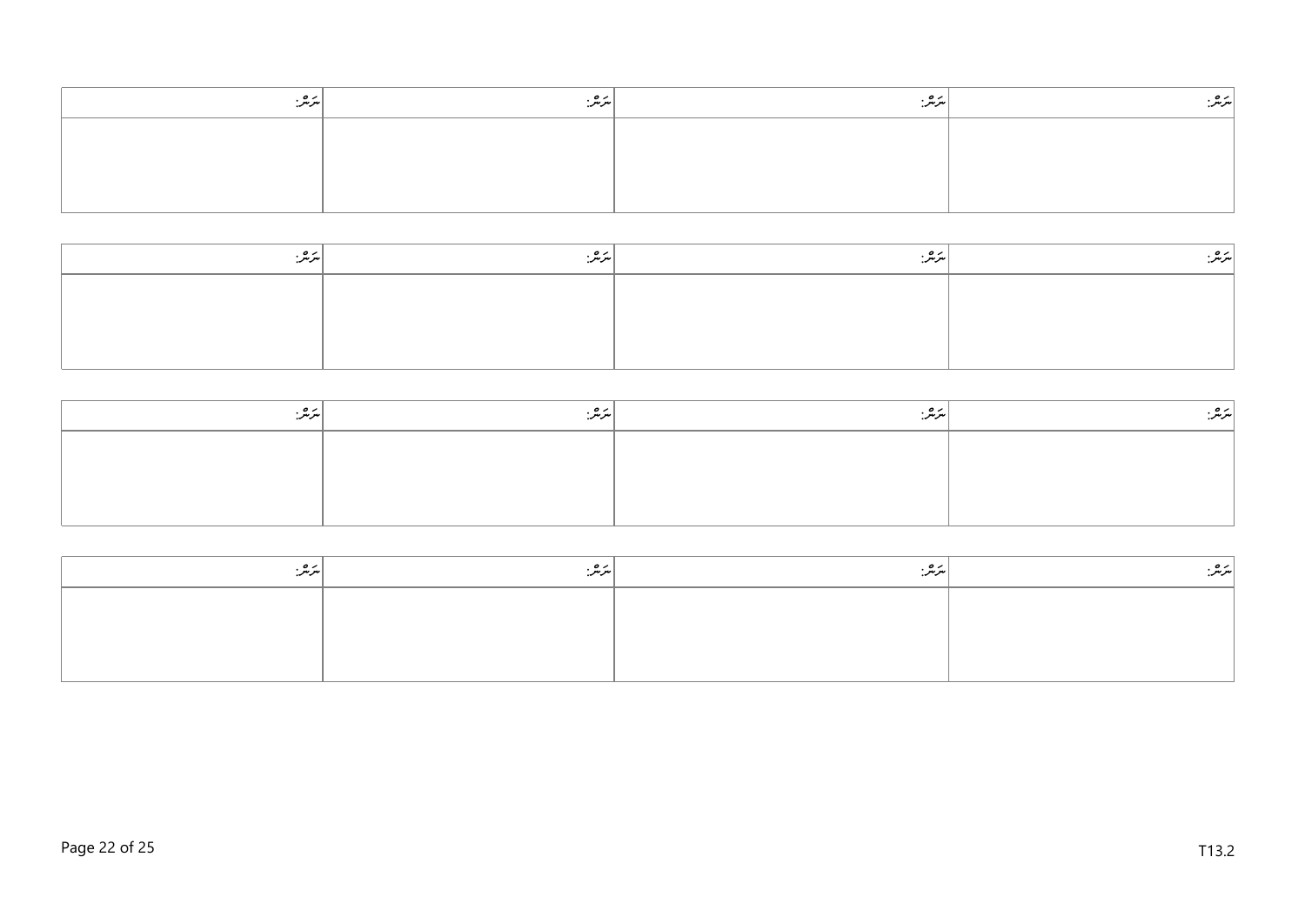| $\cdot$ | 。 | $\frac{\circ}{\cdot}$ | $\sim$<br>سرسر |
|---------|---|-----------------------|----------------|
|         |   |                       |                |
|         |   |                       |                |
|         |   |                       |                |

| يريثن | ' سرسر . |  |
|-------|----------|--|
|       |          |  |
|       |          |  |
|       |          |  |

| بر ه | . ه | $\sim$<br>سرسر |  |
|------|-----|----------------|--|
|      |     |                |  |
|      |     |                |  |
|      |     |                |  |

| 。<br>. س | ىرىىر |  |
|----------|-------|--|
|          |       |  |
|          |       |  |
|          |       |  |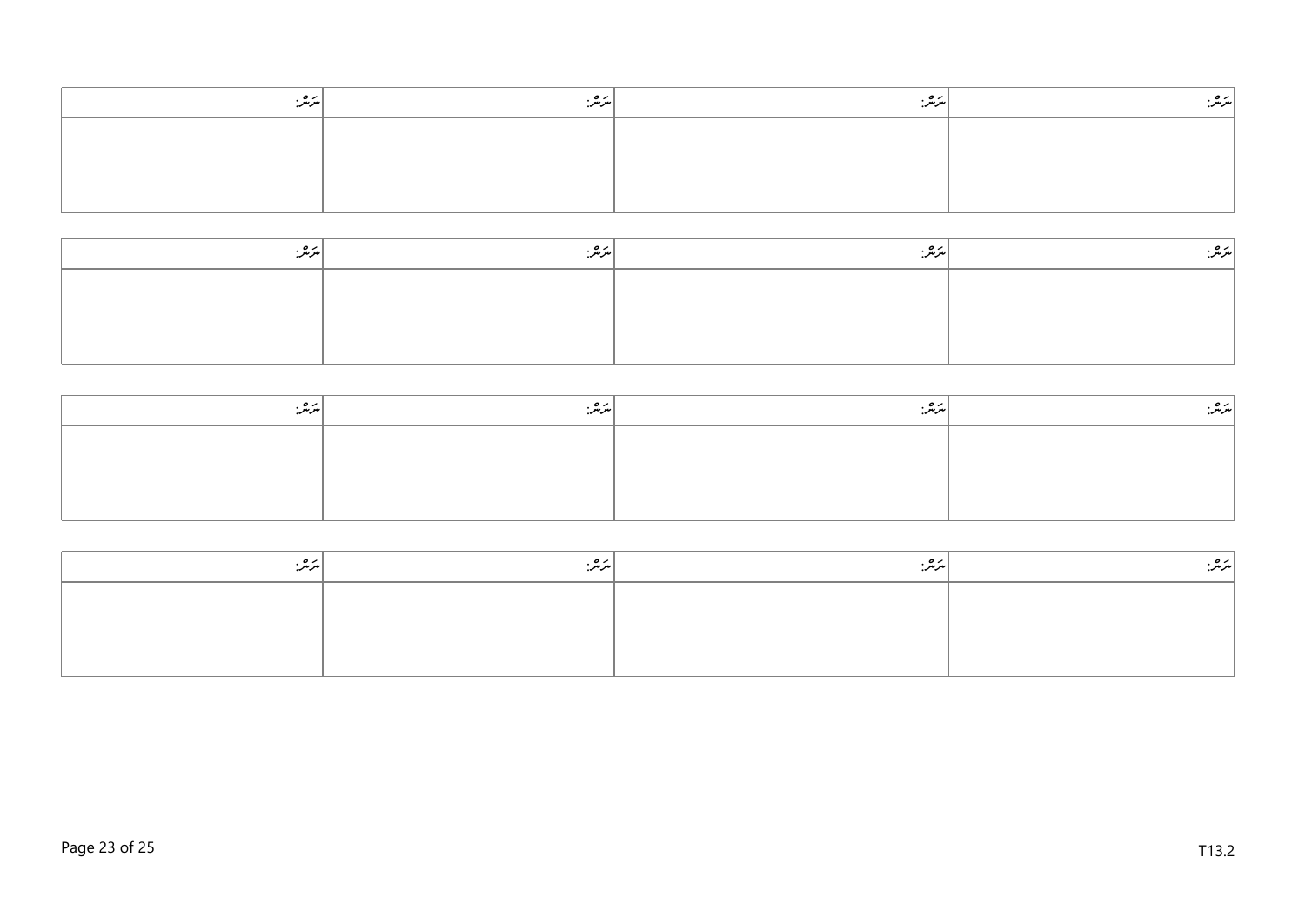| ير هو . | $\overline{\phantom{a}}$ | يرمر | اير هنه. |
|---------|--------------------------|------|----------|
|         |                          |      |          |
|         |                          |      |          |
|         |                          |      |          |

| ئىرتىر: | $\sim$<br>ا سرسر . | يئرمثر | o . |
|---------|--------------------|--------|-----|
|         |                    |        |     |
|         |                    |        |     |
|         |                    |        |     |

| 'تترنثر: | . .<br>يسمونس. |  |
|----------|----------------|--|
|          |                |  |
|          |                |  |
|          |                |  |

| 。 |  |  |
|---|--|--|
|   |  |  |
|   |  |  |
|   |  |  |